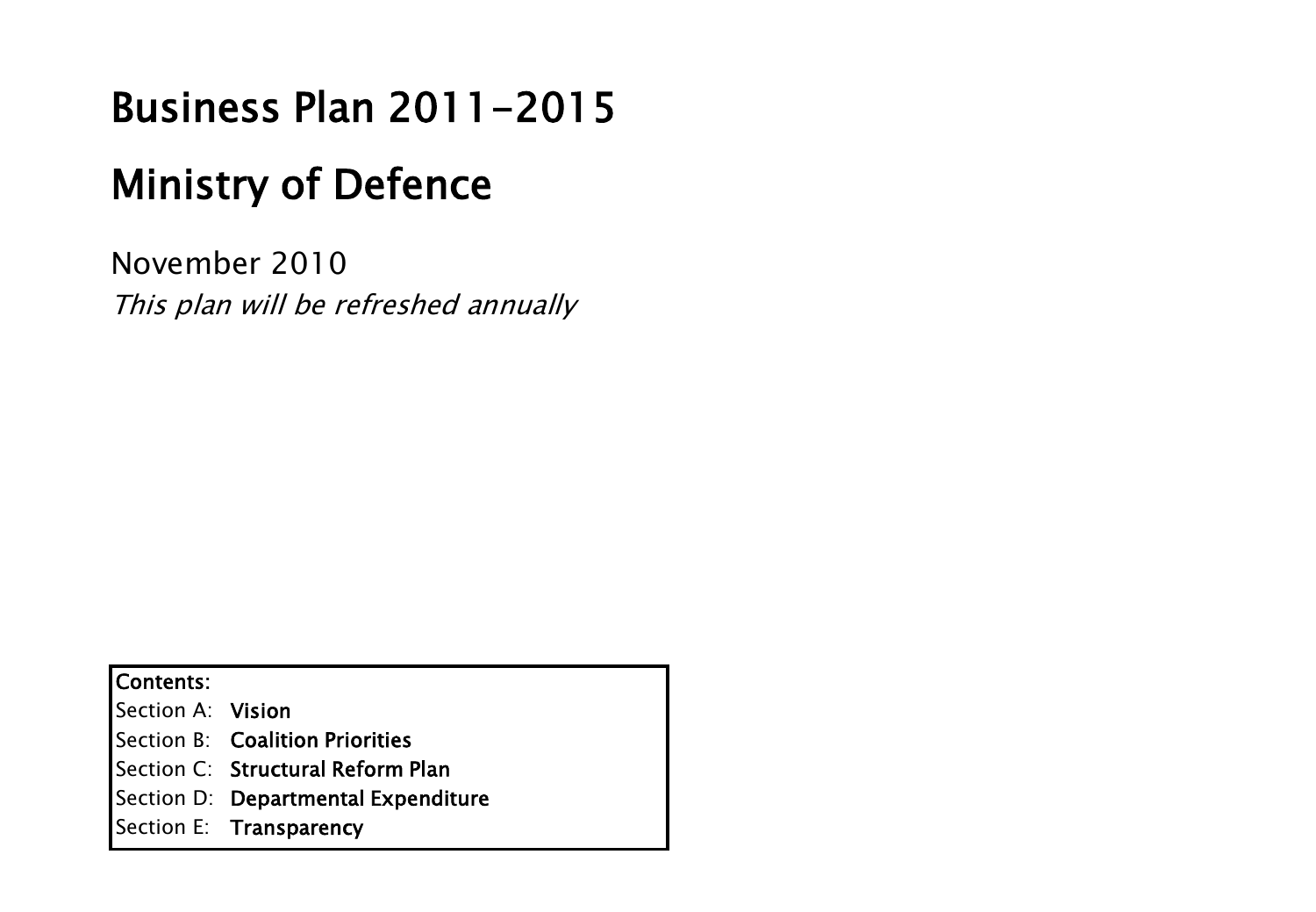

# A) Vision

Against the backdrop of the National Security Strategy and the outcome of the Strategic Defence and Security Review (SDSR), our priorities from now until 2015 are:

To succeed in Afghanistan – the main effort for the MOD. Our Armed Forces are working to protect the UK by creating security and stability in Afghanistan and training members of the Afghan National Security Forces (ANSF) to help the Afghans to provide their own security in the future.

To continue to fulfil our standing commitments, including strategic intelligence, the strategic nuclear deterrent, defence against direct threats to the UK and its overseas territories, counter-terrorism and military aid to the civil authorities. Carrying out these roles is essential to our security and supports key British interests around the world.

To succeed in other operations we are required to undertake, by providing a defence contribution to UK influence, by defending our interests by projecting power strategically and through expeditionary operations, and by providing security for stabilisation.

To promote defence exports consistent with export control criteria; as part of a defence diplomacy programme to strengthen British influence and help support British industry and jobs.

To implement the Strategic Defence and Security Review (SDSR) by restructuring the Armed Forces and their capabilities; rebuilding the Armed Forces Covenant; and developing a New Employment Model.

To deliver the Defence Reform Unit's review which will identify ways of creating a simpler and more effective organisation and determine how the MOD can deliver significant reductions in running costs.

To deliver Defence in the most effective, efficient and sustainable way by meeting benchmarking, efficiency and Government sustainable development targets, building on the Defence Reform Unit's review.

Liam Fox, Secretary of State for Defence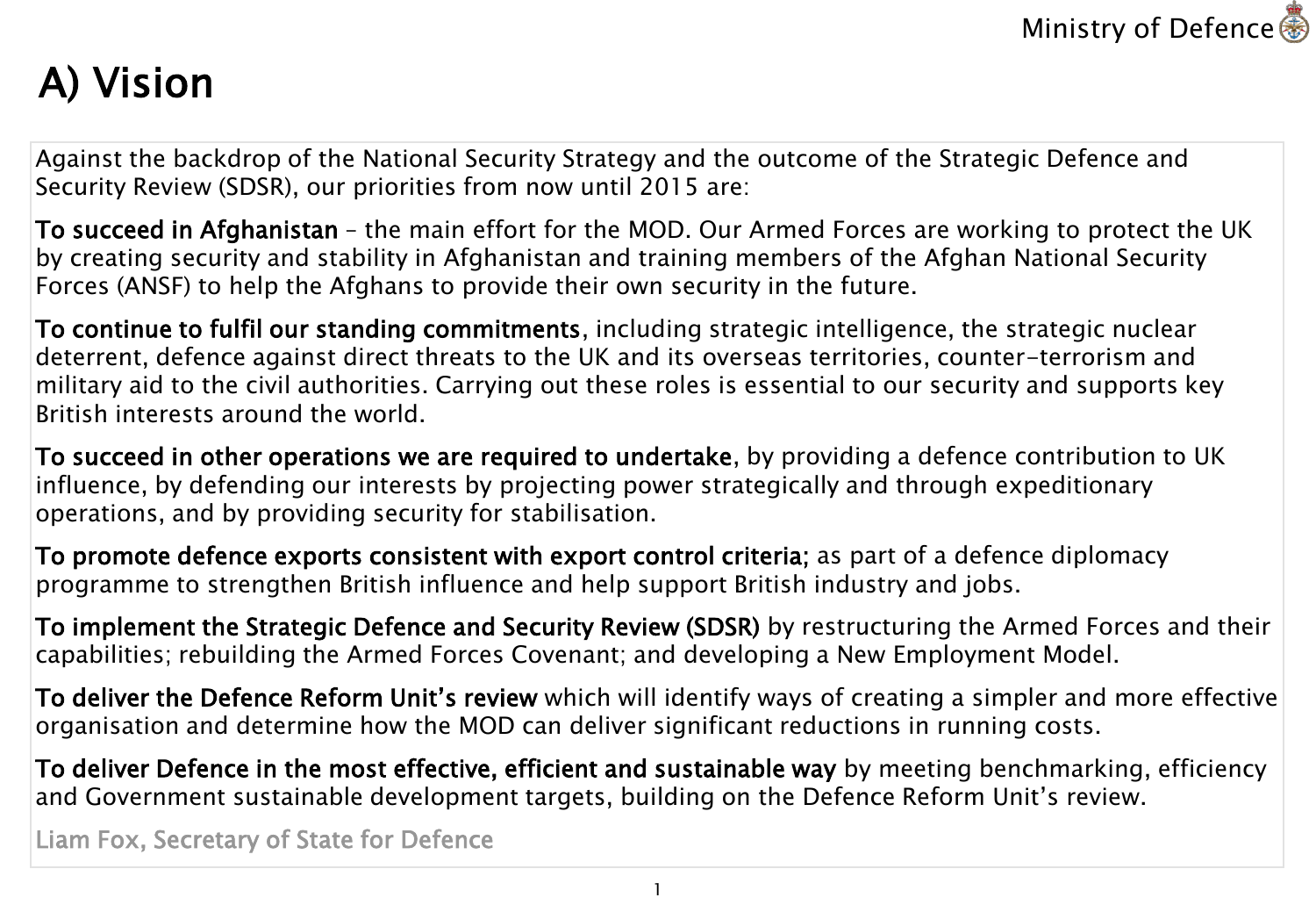

# B) Coalition Priorities

### Major responsibilities

### Our main focus is to succeed in Afghanistan

• Work to create security and stability in Afghanistan, including by training members of the Afghan National Security Forces (ANSF) to help the Afghans to provide their own security in the future

### We will continue to fulfil our standing commitments

• Defend against direct threats to the UK and its overseas territories, provide strategic intelligence, maintain our strategic nuclear deterrent, support counter-terrorism work (CONTEST) and provide military aid to the civil authorities

### We will prepare for success in any other operations that we are required to undertake

• Respond to external threats (intervention operations) and natural disasters; provide support to conflict prevention and stabilisation operations; carry out defence diplomacy, engagement and capability building activities; and build constructive bilateral relationships including with the US and France; and multilateral relationships in particular NATO; facilitated by defence attachés and advisers and including activities such as international training and joint exercises

### We will promote defence exports consistent with export control criteria

• Work with the Department of Business, Innovation and Skills to establish the Defence Exports Group and re-invigorate our relationships with international partners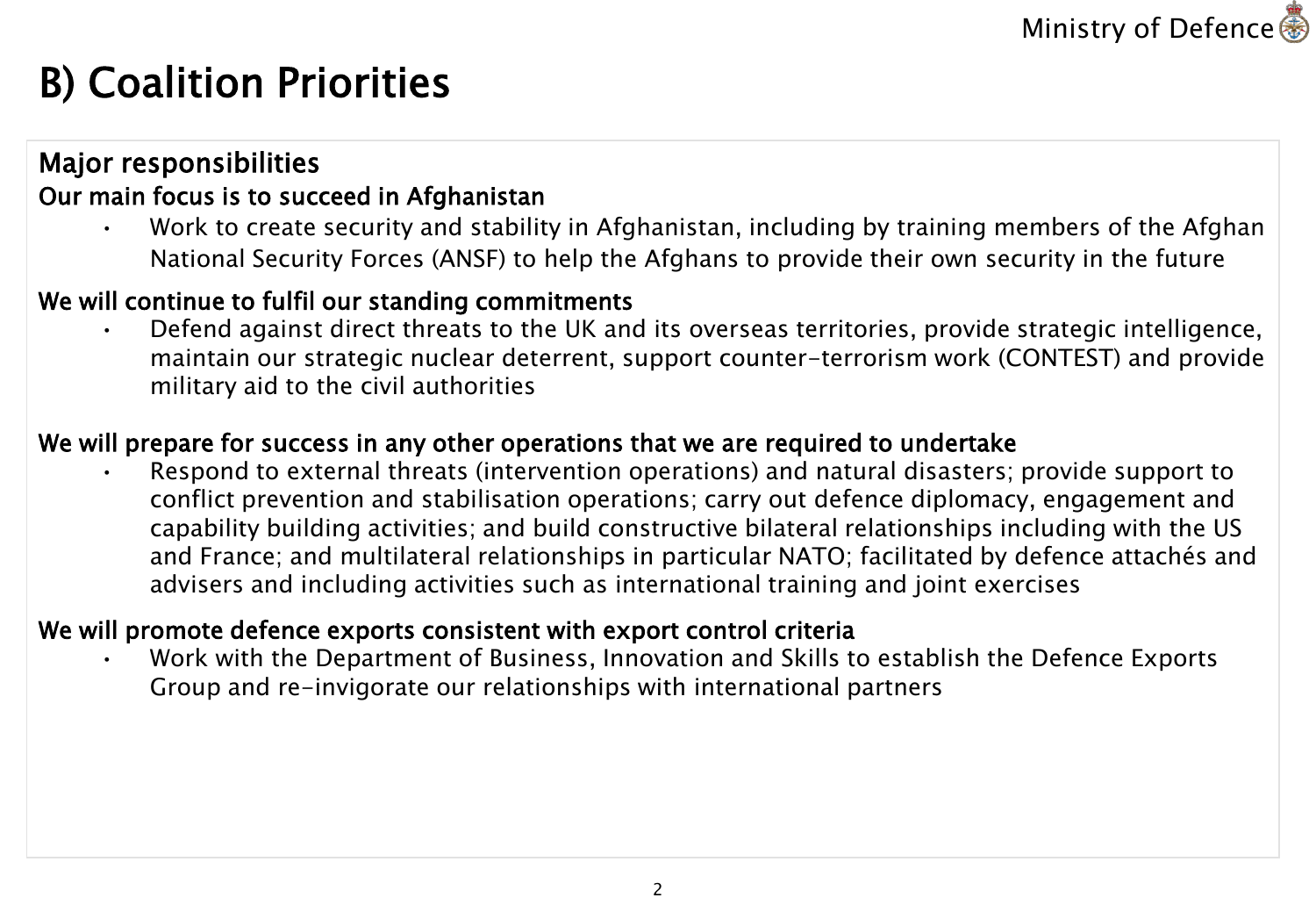

## B) Coalition Priorities

### Structural Reform Priorities

### 1. Restructure the Armed Forces and their capabilities

• Ensure that the UK has the required Force Structure, training and equipment to carry out operations, as part of the implementation of the SDSR

### 2. Rebuild the Armed Forces Covenant and develop the New Employment Model

• Develop the New Employment Model and rebuild and formalise the Armed Forces Covenant which represents a promise of fair treatment, on behalf of the nation, to ensure our Armed Forces and their families are valued and respected, as part of the implementation of the SDSR

#### 3. Deliver the Defence Reform Unit's review

• Identify and deliver ways to create a simpler and more effective department, including significant reductions in running costs

#### 4. Deliver Defence in the most effective, efficient and sustainable way

• Meet benchmarking, efficiency and Government sustainable development targets, building on the Defence Reform Unit's review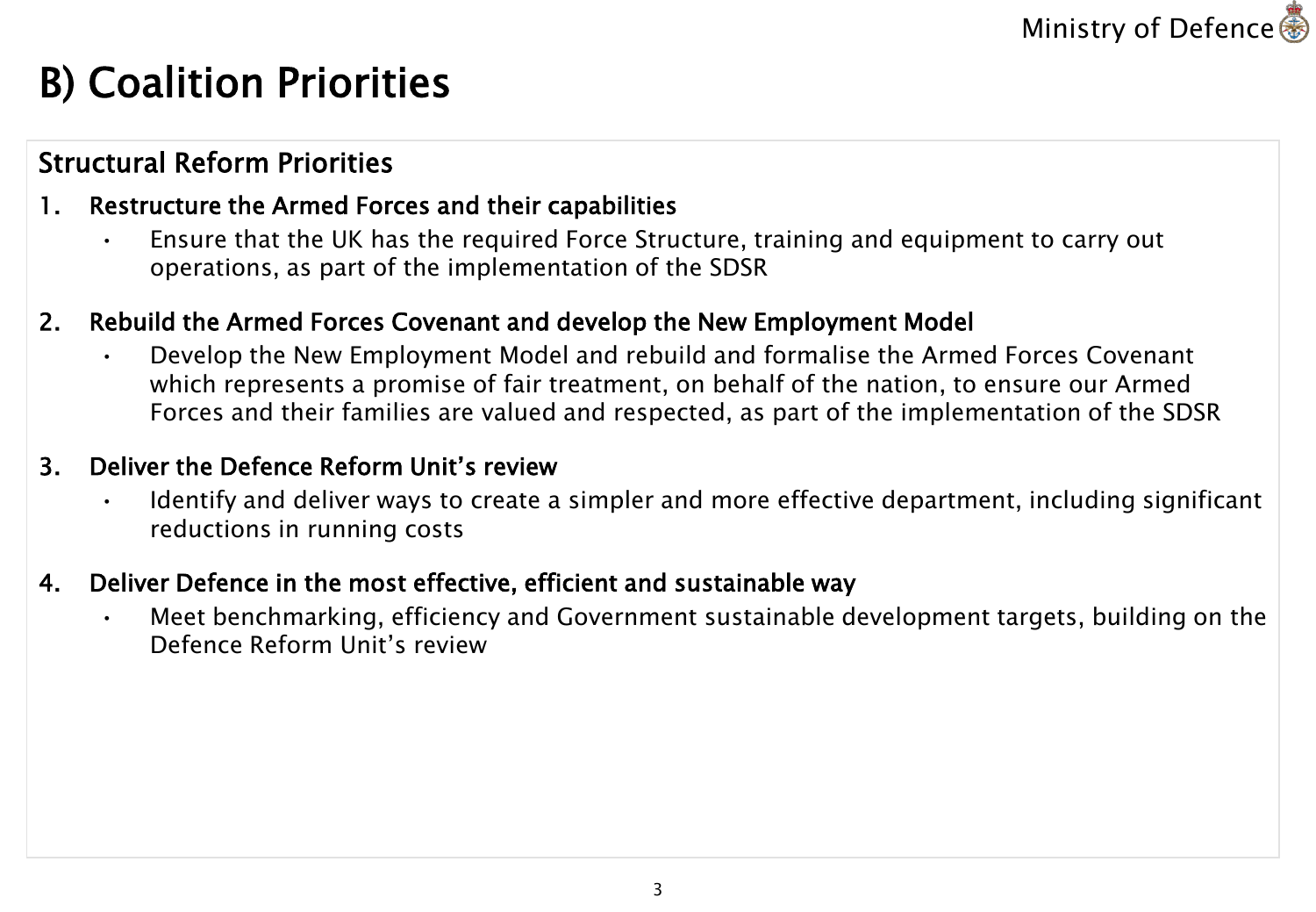

## B) Coalition Priorities

### The Department will no longer…

…support or aim to provide elements of the existing force structure which the SDSR has concluded should not feature in Future Force 2020, for example:

- We will withdraw Harrier from service early
- We will decommission HMS Ark Royal early
- We will reduce the non-deployable administrative structure of the Services
- We will reduce the number of heavy armour platforms
- We will not bring into service the Nimrod MRA4 maritime patrol aircraft
- We will reduce the number of Tornados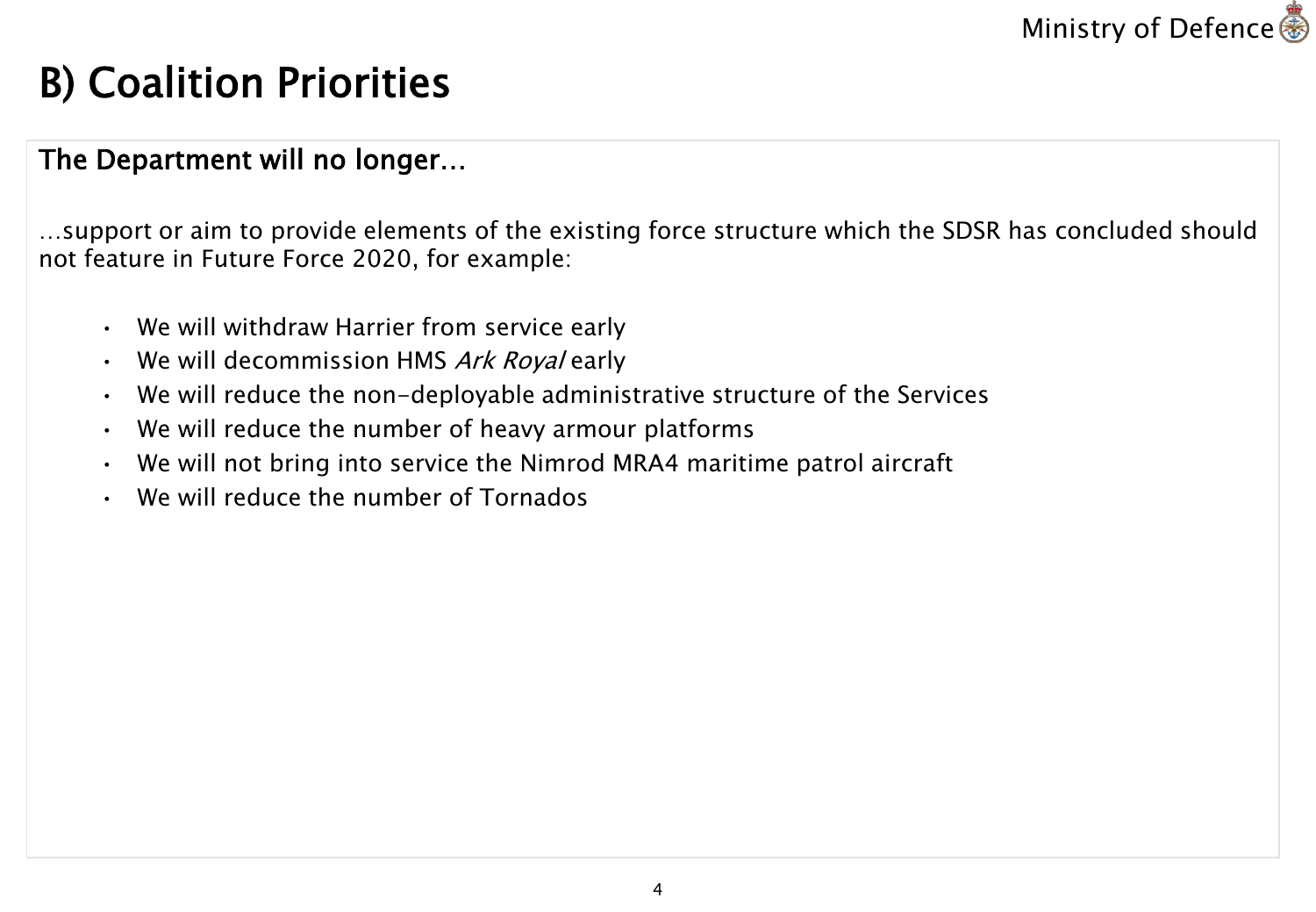

# C) Structural Reform Plan

The Coalition is committed to a programme of reform that will turn government on its head. We want to bring about a power shift, taking power away from Whitehall and putting it into the hands of people and communities, and a horizon shift, making the decisions that will equip Britain for long term success. For too long citizens have been treated as passive recipients of centralised, standardised services. This Government is putting citizens back in charge, and Structural Reform Plans are part of this shift of power from government to people.

This section sets out how, and when, the Department will achieve the reforms that are needed to make this happen. Structural Reform Plans are key tools for holding departments to account for the implementation of Programme for Government commitments, replacing the old top-down systems of targets and central micromanagement.

Each month, the Department publishes a simple report on its progress in meeting these commitments. These reports are available on our departmental website and on the Number 10 website.

All legislative timings and subsequent actions are subject to Parliamentary timetable and approval.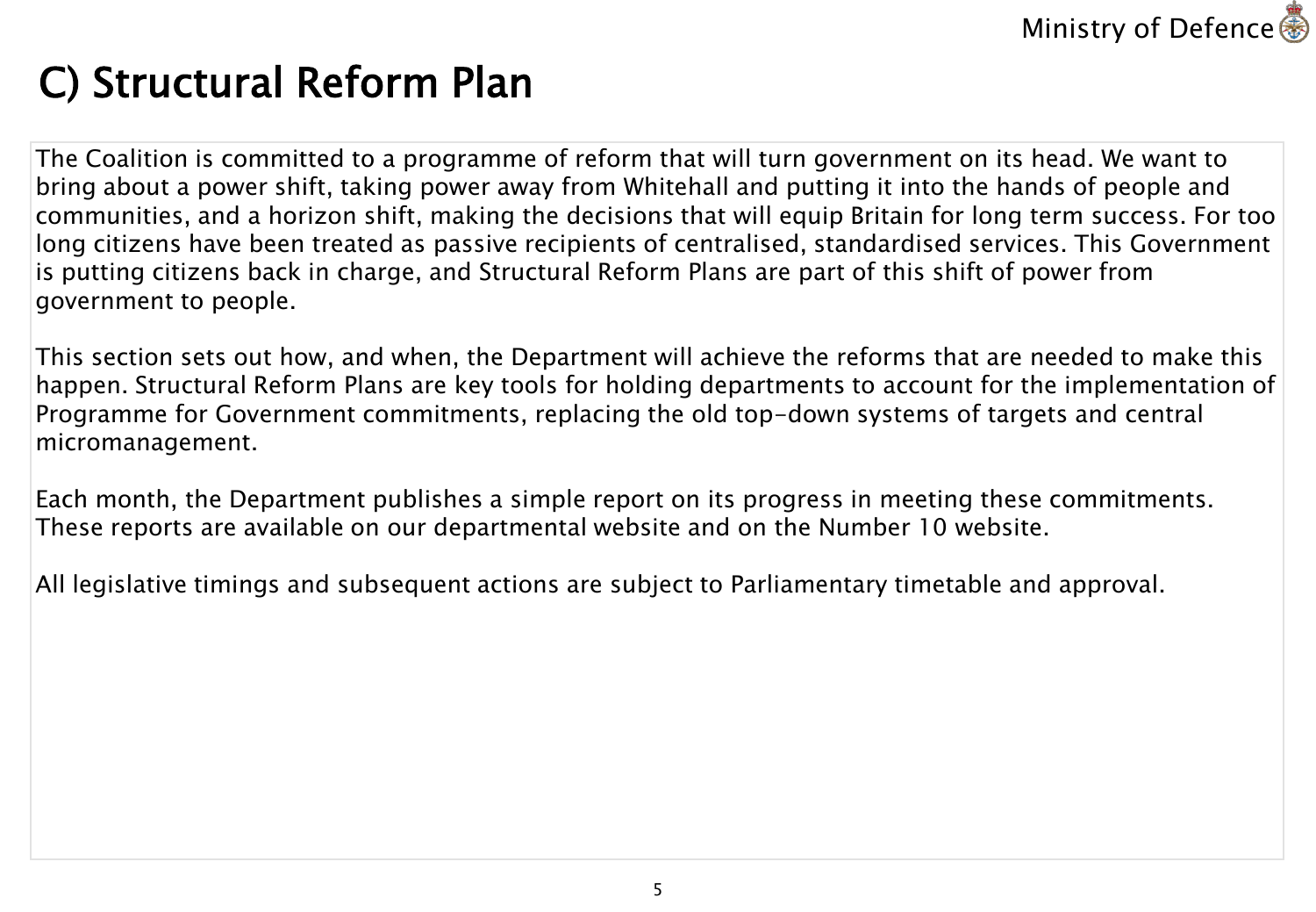

### 1. Restructure the Armed Forces and their capabilities (p.1 of 3)

Ensure that the UK has the required Force Structure, training and equipment to carry out operations, as part of the implementation of the SDSR

**ACTIONS 1.1 Conduct the Strategic Defence and Security Review (SDSR) including Armed Forces capability reviews 1.2 Publish the National Security Strategy (NSS)/SDSR White Paper 1.3 Take forward restructuring activities as set out in the SDSR** Implement key restructuring activities in the Royal Navy, including: a) Remove the Royal Navy component of the Joint Harrier Force from service b) Decommission HMS *Ark Royal* c) Reduce by four the number of frigates d) Place at extended readiness a landing and command ship e) Decommission one Bay-class amphibious support ship f) Reduce the number of Royal Navy Personnel by around 5,000 **Start End** Completed **Completed** Nov 2010 Apr 2011 Nov 2010 Apr 2011 Nov 2010 Apr 2011 Apr 2011 Mar 2012 Apr 2011 Mar 2012 Apr 2011 Apr 2015 **MILESTONES** A. NSS/SDSR White Paper published B. Implementation of the SDSR started C. Restructuring activities implemented in the Navy **Complete** Nov 2010 May 2015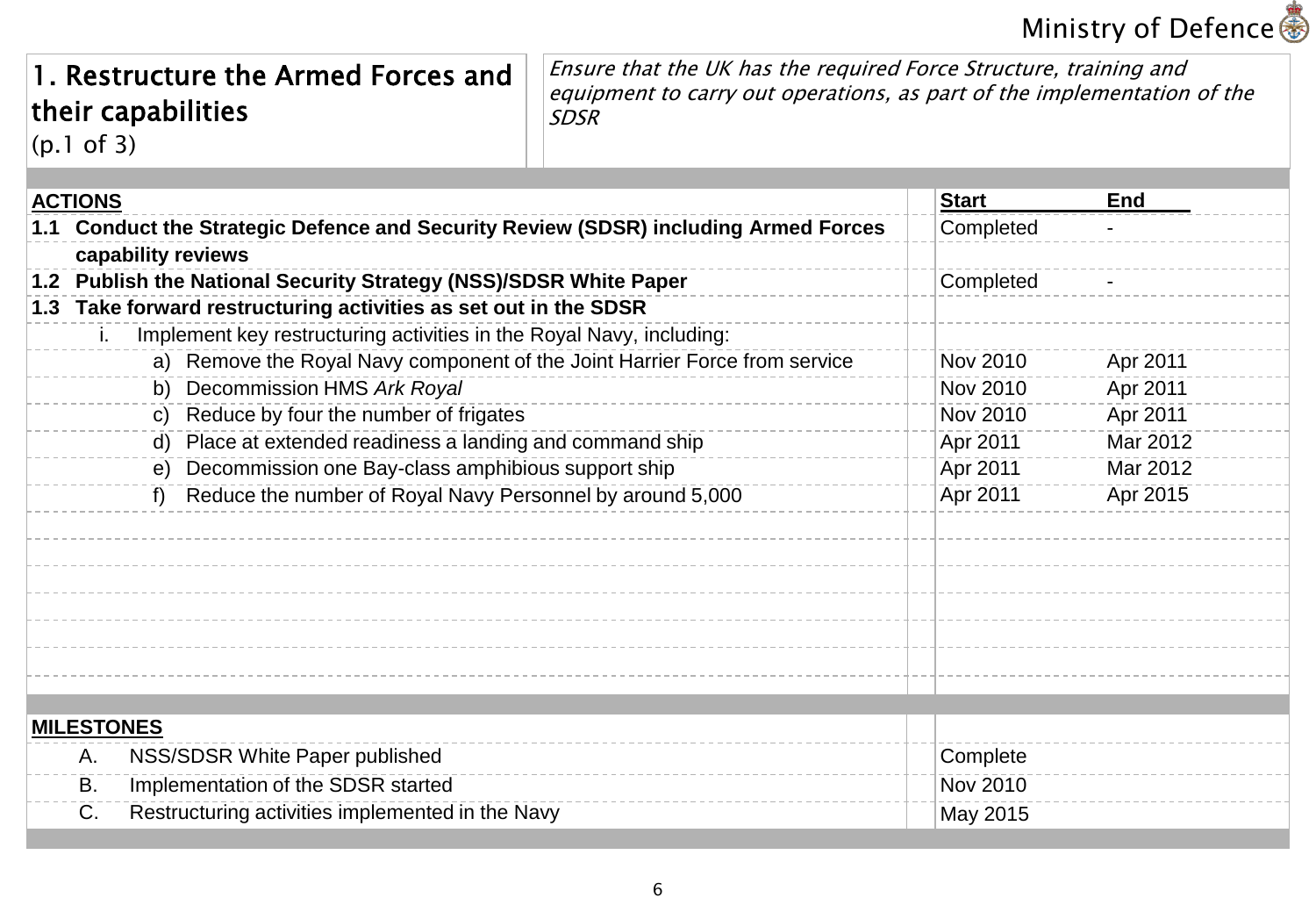## Ministry of Defence 8

### 1. Restructure the Armed Forces and their capabilities (p.2 of 3)

Ensure that the UK has the required Force Structure, training and equipment to carry out operations, as part of the implementation of the SDSR

**ACTIONS 1.3 Take forward restructuring activities as set out in the SDSR (continued)** Implement key restructuring activities in the Army, including: a) Reduce the non-deployable regional administrative structure to enhance our focus on front-line capabilities b) Restructure to deliver five multi-role brigades c) Reduce our holdings of Challenger 2 main battle tanks by 40% d) Reduce our heavy artillery armoured vehicles (AS90) by around 35% e) Rationalise wider equipment holdings in the light of experience on operations and improved fleet management f) Reduce the number of Army Personnel by around 7,000 g) Restructure HQ Allied Rapid Reaction Corps (ARRC) and deployable divisional headquarters **Start End** Apr 2011 Mar 2015 Apr 2011 Apr 2015 Apr 2011 Apr 2015 Apr 2011 Apr 2015 Apr 2011 Apr 2020 Apr 2011 Apr 2015 Apr 2012 Apr 2015 **MILESTONES** D. Restructuring activities implemented in the Army National Communication of the May 2015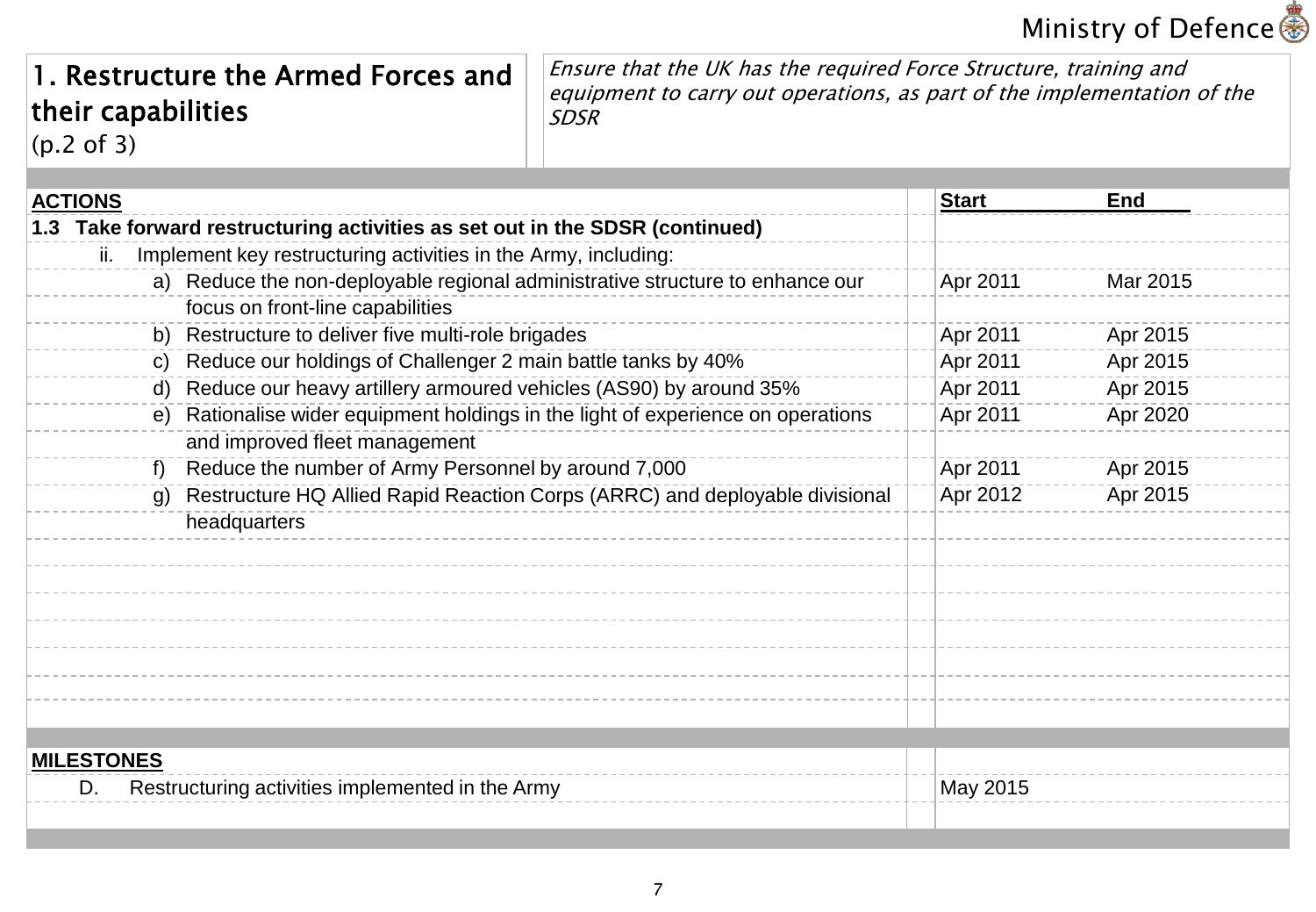

### 1. Restructure the Armed Forces and their capabilities (p.3 of 3)

Ensure that the UK has the required Force Structure, training and equipment to carry out operations, as part of the implementation of the SDSR

| <b>ACTIONS</b>    |                                                                                      | <b>Start</b> | <b>End</b> |
|-------------------|--------------------------------------------------------------------------------------|--------------|------------|
|                   | 1.3 Take forward restructuring activities as set out in the SDSR (continued)         |              |            |
| iii.              | Implement key restructuring activities in the Royal Air Force (RAF), including:      |              |            |
|                   | a) Reduce the Tornado Fleet from 40 to 18 Force Elements                             | Apr 2011     | Mar 2015   |
|                   | b) Remove the RAF component of the Joint Harrier Force from service                  | Dec 2010     | Apr 2011   |
|                   | c) Accelerate Typhoon Force growth and increase multi-role capability                | Apr 2011     | Mar 2018   |
|                   | d) Switch to the more capable carrier variant of Joint Strike Fighter                | Apr 2011     | Apr 2023   |
|                   | e) Withdraw the three variants of the TriStar transport/tanker aircraft from service | Apr 2011     | Apr 2013   |
|                   | f) Reduce the role of the VC-10 transport/tanker aircraft to undertake air-to-air    | Apr 2011     | Apr 2013   |
|                   | refuelling only                                                                      |              |            |
|                   | g) Reduce the number of RAF Personnel by around 5,000                                | Apr 2011     | Apr 2015   |
|                   |                                                                                      |              |            |
|                   |                                                                                      |              |            |
|                   |                                                                                      |              |            |
|                   |                                                                                      |              |            |
|                   |                                                                                      |              |            |
|                   |                                                                                      |              |            |
|                   |                                                                                      |              |            |
|                   |                                                                                      |              |            |
|                   |                                                                                      |              |            |
|                   |                                                                                      |              |            |
| <b>MILESTONES</b> |                                                                                      |              |            |
| Е.                | Restructuring activities implemented in the RAF                                      | May 2015     |            |
|                   |                                                                                      |              |            |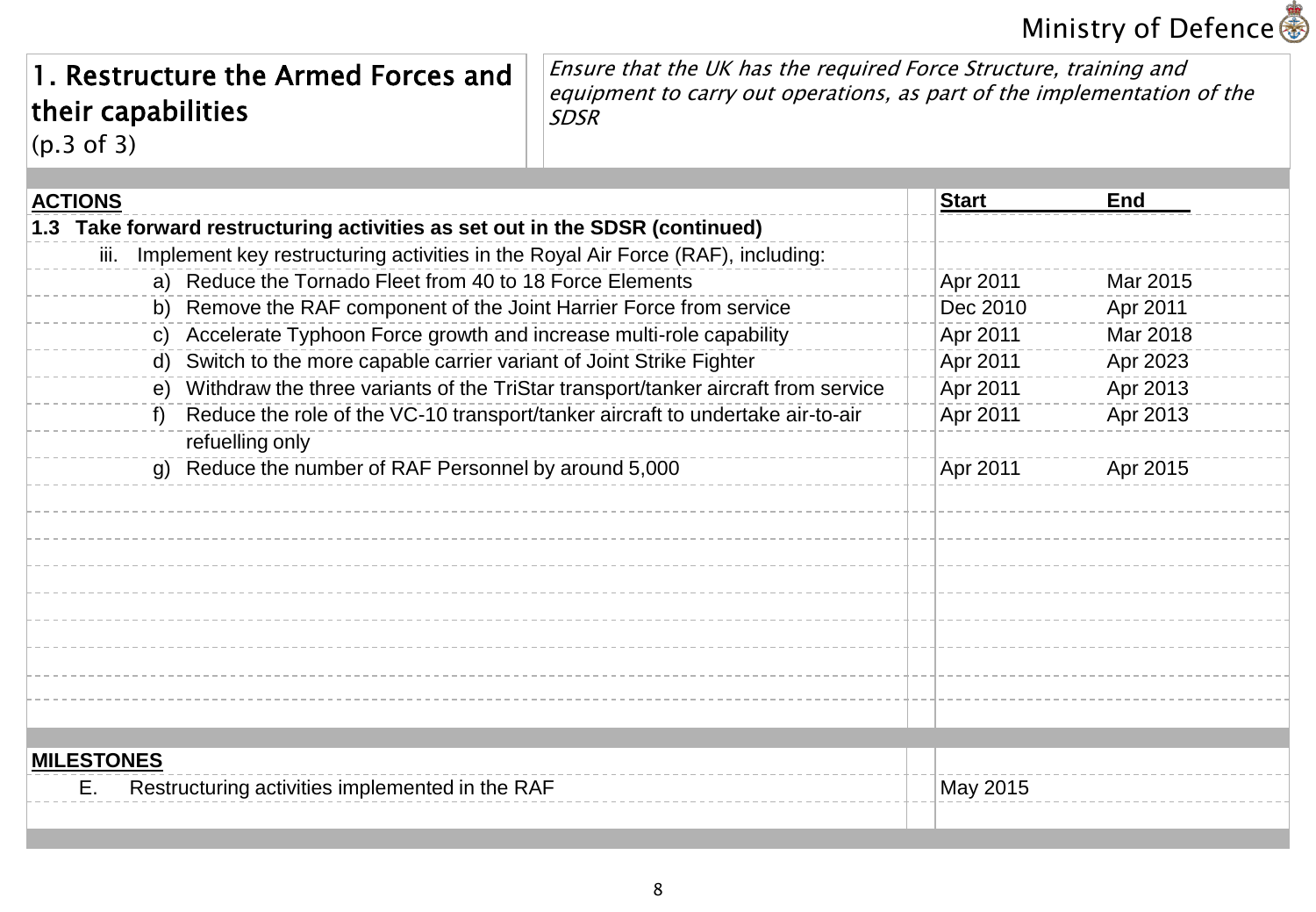## Ministry of Defence s

### 2. Rebuild the Armed Forces Covenant and develop the New Employment Model (p.1 of 3)

Develop the New Employment Model and rebuild and formalise the Armed Forces Covenant which represents a promise of fair treatment, on behalf of the nation, to ensure our Armed Forces and their families are valued and respected, as part of the implementation of the SDSR

|     | <b>ACTIONS</b>    |                                                                                       | <b>Start</b>   | End      |
|-----|-------------------|---------------------------------------------------------------------------------------|----------------|----------|
| 2.1 |                   | <b>Introduce Armed Forces Bill</b>                                                    | Jan 2011       | Jan 2011 |
|     |                   | 2.2 Issue a revised Service Personnel Strategy to include New Employment Model        | <b>Started</b> | Mar 2011 |
|     |                   | principles                                                                            |                |          |
|     |                   | 2.3 Adjust the pay and allowances provision afforded to Service personnel, ensuring a |                |          |
|     |                   | balanced and fair remuneration package while maintaining affordability                |                |          |
|     |                   | Double operational allowance for Service personnel                                    | Completed      |          |
|     | ii.               | Include Service pay in the Fair Pay Review                                            | <b>Started</b> | Mar 2011 |
|     |                   | a) Review interim report                                                              | <b>Started</b> | Dec 2010 |
|     |                   | 2.4 Develop rest and recuperation (R&R) arrangements to ensure a balanced use of      |                |          |
|     |                   | resources, provide value for money and minimise disruption to Service personnel       |                |          |
|     |                   | and their families                                                                    |                |          |
|     |                   | Compensate Service personnel who have lost days from their R&R with extra days        | Completed      |          |
|     |                   | during their post-operational leave                                                   |                |          |
|     | ii.               | Ensure short tours are no longer than 119 days to minimise disruption to Service      | Completed      |          |
|     |                   | personnel and their families                                                          |                |          |
|     |                   |                                                                                       |                |          |
|     |                   |                                                                                       |                |          |
|     |                   |                                                                                       |                |          |
|     |                   |                                                                                       |                |          |
|     | <b>MILESTONES</b> |                                                                                       |                |          |
|     | Α.                | Armed Forces Bill introduced                                                          | Jan 2011       |          |
|     | <b>B.</b>         | Fair Pay Review Final Report published                                                | Mar 2011       |          |
|     | C.                | Armed Forces Continuous Attitude Survey 2010 published                                | Apr 2011       |          |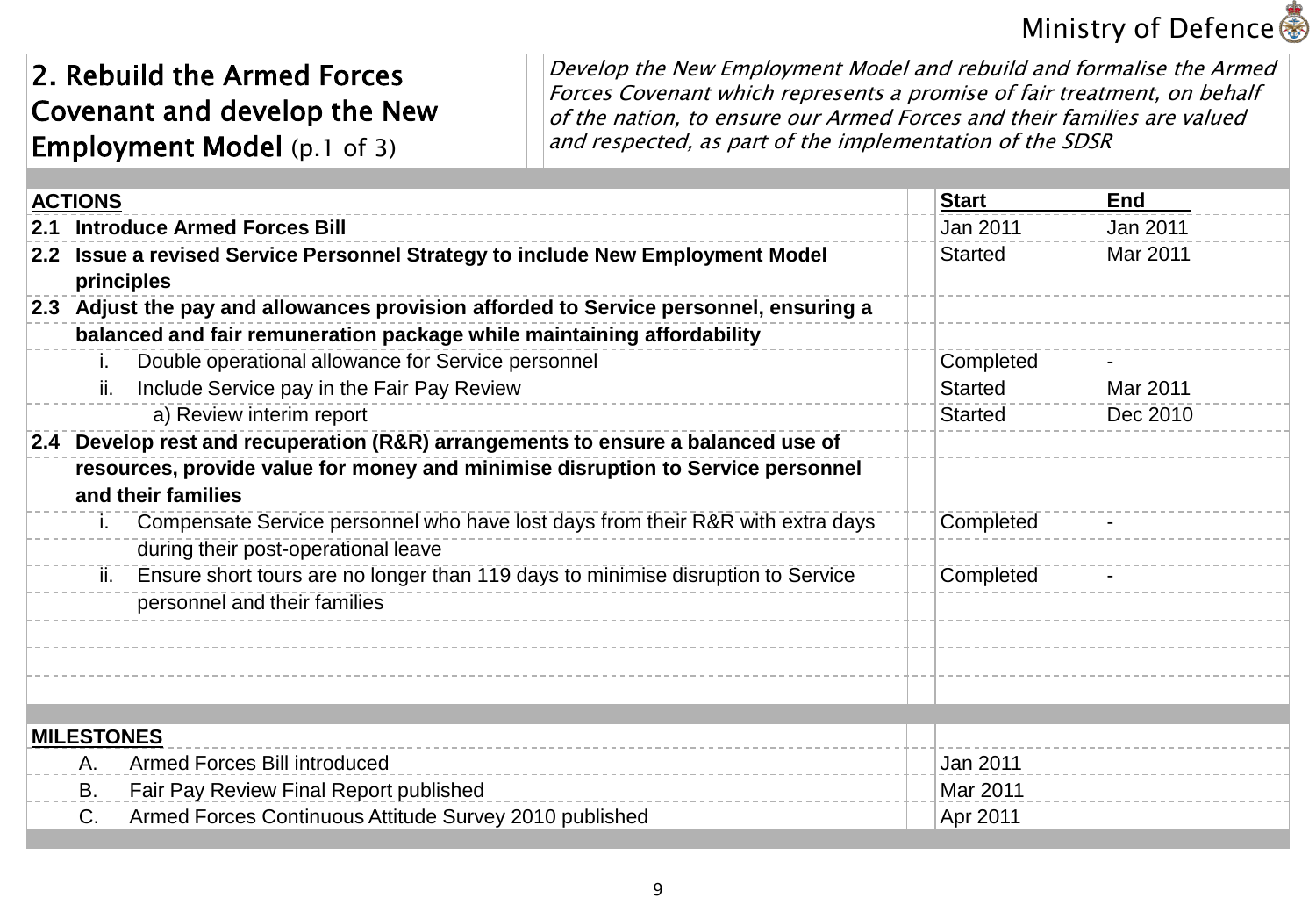## Ministry of Defence s

### 2. Rebuild the Armed Forces Covenant and develop the New Employment Model (p.2 of 3)

Develop the New Employment Model and rebuild and formalise the Armed Forces Covenant which represents a promise of fair treatment, on behalf of the nation, to ensure our Armed Forces and their families are valued and respected, as part of the implementation of the SDSR

| <b>ACTIONS</b>                                                                           | <b>Start</b>   | End             |
|------------------------------------------------------------------------------------------|----------------|-----------------|
| 2.5 Maintain and further improve the health and social care provided to both serving and |                |                 |
| ex-Service personnel                                                                     |                |                 |
| Implement the in-service recommendations from the Murrison Report on mental<br>Τ.        |                |                 |
| health services for Service personnel                                                    |                |                 |
| a) Develop a detailed plan to implement recommendations                                  | <b>Started</b> | Dec 2010        |
| b) Research developing a post traumatic stress disorder screening tool                   | <b>Started</b> | Sep 2011        |
| c) In co-operation with 'Big White Wall' or similar network, design a mental             | <b>Started</b> | Sep 2011        |
| wellbeing website                                                                        |                |                 |
| Work with the Department of Health to implement ex-Service personnel elements of<br>ii.  |                |                 |
| the Murrison Report                                                                      |                |                 |
| a) Launch a dedicated 24-hour support line for ex-Service personnel                      | <b>Started</b> | <b>Nov 2010</b> |
| b) Commission a national service to improve access to mental health services for         | <b>Started</b> | Mar 2011        |
| veterans, including the introduction of 30 mental health nurses (or equivalents)         |                |                 |
| in Mental Health Trusts                                                                  |                |                 |
|                                                                                          |                |                 |
|                                                                                          |                |                 |
|                                                                                          |                |                 |
|                                                                                          |                |                 |
|                                                                                          |                |                 |
| <b>MILESTONES</b>                                                                        |                |                 |
| Plan developed to implement the in-service elements of the Murrison Report<br>D.         | Dec 2010       |                 |
|                                                                                          |                |                 |
|                                                                                          |                |                 |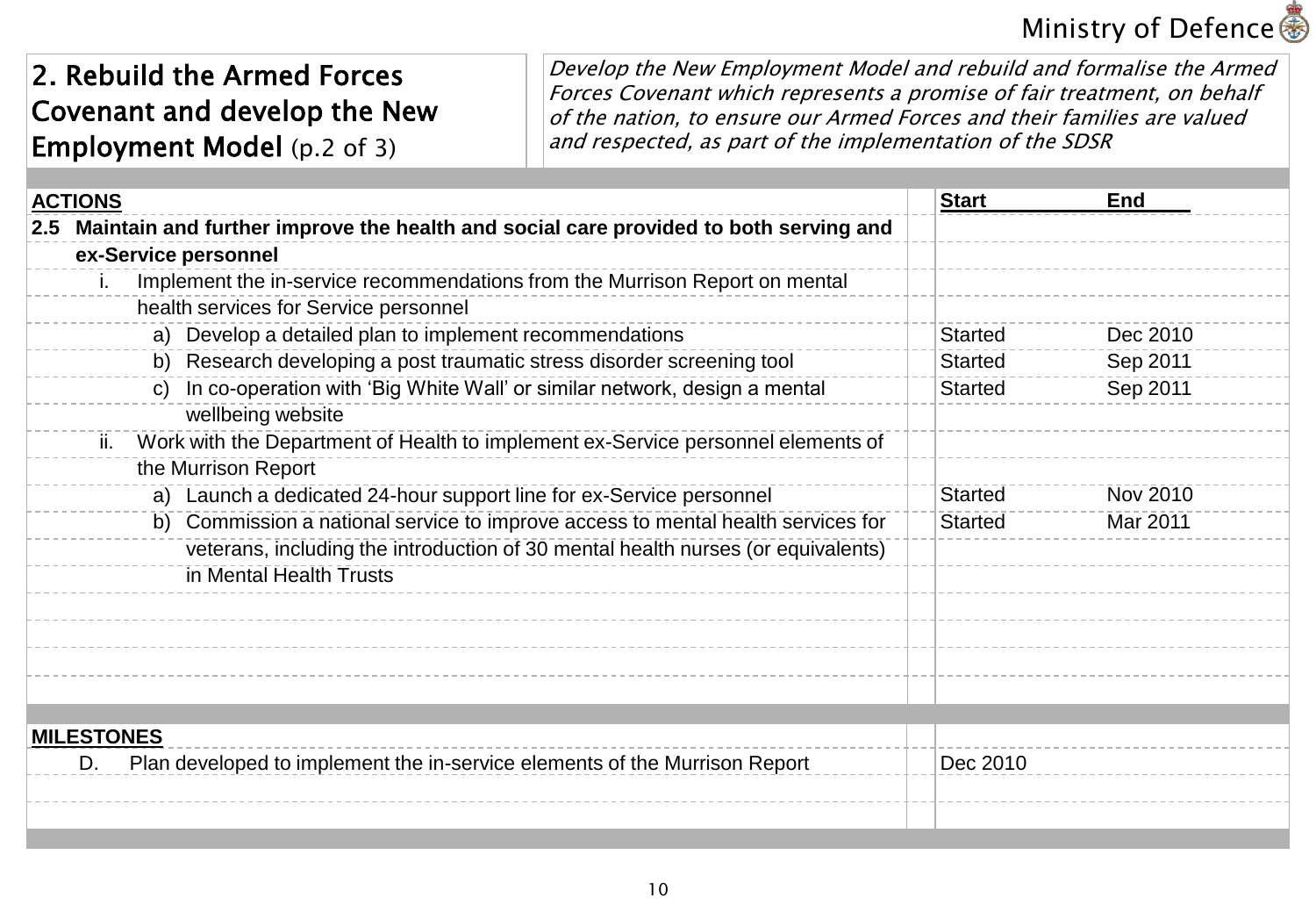## Ministry of Defence s

### 2. Rebuild the Armed Forces Covenant and develop the New Employment Model (p.3 of 3)

Develop the New Employment Model and rebuild and formalise the Armed Forces Covenant which represents a promise of fair treatment, on behalf of the nation, to ensure our Armed Forces and their families are valued and respected, as part of the implementation of the SDSR

| <b>ACTIONS</b>    |                                                                                   | <b>Start</b>   | <b>End</b> |
|-------------------|-----------------------------------------------------------------------------------|----------------|------------|
|                   | 2.6 Seek to improve education provision to Service personnel and their dependants |                |            |
|                   | Provide university and further education scholarships for the children of Service | <b>Started</b> | Oct 2011   |
|                   | personnel killed on active service                                                |                |            |
|                   | a) Secure stakeholder agreement to implementation process                         | <b>Started</b> | Dec 2010   |
|                   | b) Design process to administer scholarships                                      | Dec 2010       | Sep 2011   |
| ii.               | Work with the Department for Education to scope the Troops for Teachers           | <b>Started</b> | Nov 2010   |
|                   | programme                                                                         |                |            |
|                   |                                                                                   |                |            |
|                   |                                                                                   |                |            |
|                   |                                                                                   |                |            |
|                   |                                                                                   |                |            |
|                   |                                                                                   |                |            |
|                   |                                                                                   |                |            |
|                   |                                                                                   |                |            |
|                   |                                                                                   |                |            |
|                   |                                                                                   |                |            |
|                   |                                                                                   |                |            |
|                   |                                                                                   |                |            |
|                   |                                                                                   |                |            |
| <b>MILESTONES</b> |                                                                                   |                |            |
| Ε.                | Department for Education Schools White Paper published, including the Troops for  | Nov 2010       |            |
|                   | Teachers intent                                                                   |                |            |
|                   |                                                                                   |                |            |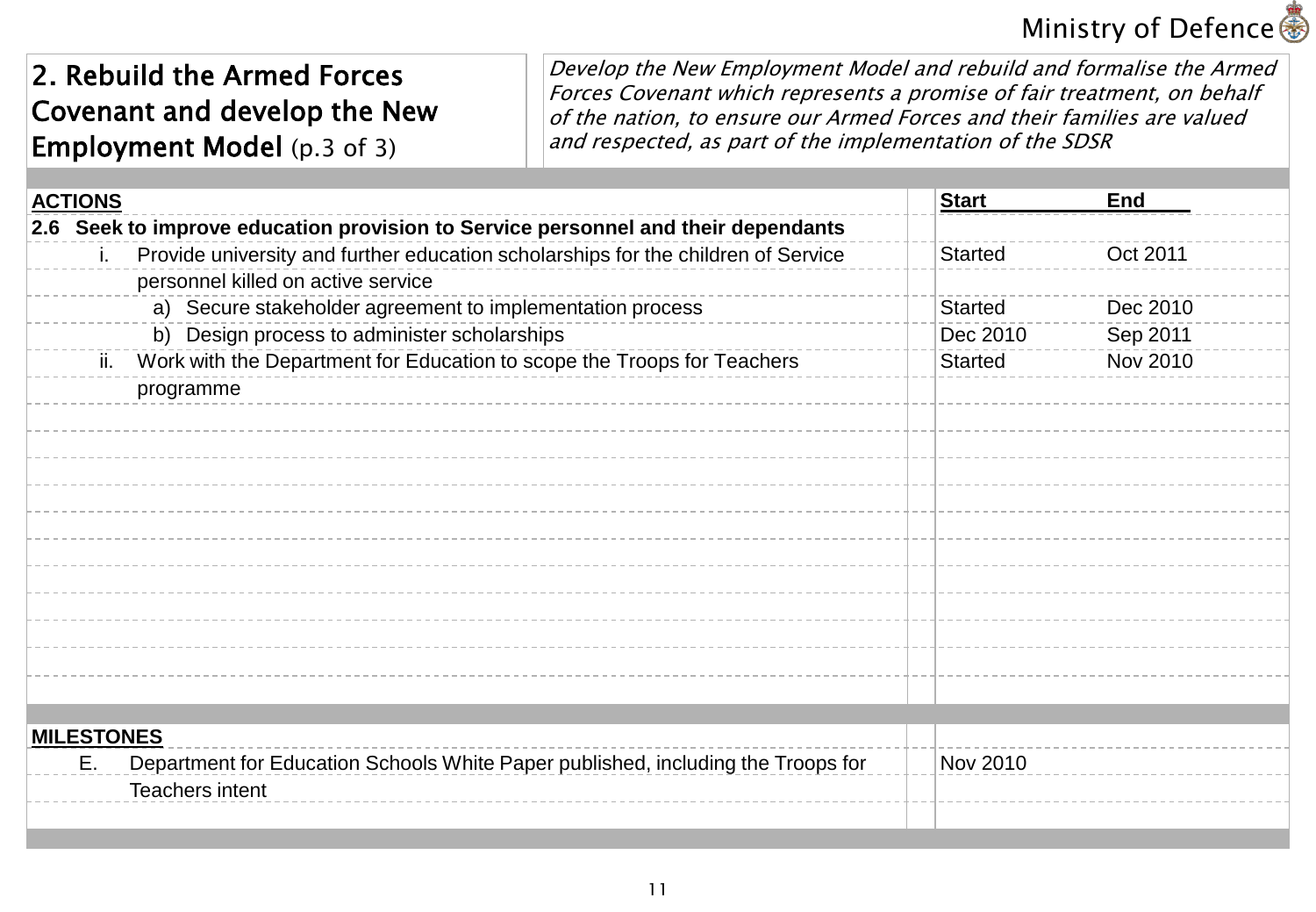## **Ministry of Defence**

## 3. Deliver the Defence Reform Unit's review

Identify and deliver ways to create a simpler and more effective department, including significant reductions in running costs

|     | <b>ACTIONS</b>                                                                       | <b>Start</b>    | End             |
|-----|--------------------------------------------------------------------------------------|-----------------|-----------------|
|     | 3.1 Establish the Defence Reform Unit, led by Lord Levene                            | Completed       |                 |
| 3.2 | Conduct work-stream analysis to review effectiveness and efficiency of:              | <b>Started</b>  | May 2011        |
|     | Policy, strategy, financial planning and performance management<br>İ.                |                 |                 |
|     | Armed Forces force generation, including harmony and tour length<br>ii.              |                 |                 |
|     | iii. Acquisition and support                                                         |                 |                 |
|     | iv. Corporate services and estates                                                   |                 |                 |
|     | Top-level governance, and the most senior posts                                      |                 |                 |
| 3.3 | <b>Complete the Defence Reform Unit's review</b>                                     | <b>Started</b>  | <b>Jul 2011</b> |
| 3.4 | Publish an implementation plan setting out how the Defence Reform Unit's review will | Sep 2011        | Sep 2011        |
|     | be delivered                                                                         |                 |                 |
| 3.5 | <b>Complete the implementation process</b>                                           | Sep 2011        | Apr 2015        |
|     | 3.6 Reduce the number of MOD civilians in the core Department by 20,000              | Apr 2011        | Apr 2015        |
|     |                                                                                      |                 |                 |
|     |                                                                                      |                 |                 |
|     |                                                                                      |                 |                 |
|     |                                                                                      |                 |                 |
|     |                                                                                      |                 |                 |
|     |                                                                                      |                 |                 |
|     | <b>MILESTONES</b>                                                                    |                 |                 |
|     | Defence Reform Unit established<br>A.                                                | Completed       |                 |
|     | Findings of Defence Reform Unit presented to the Defence Secretary<br>В.             | <b>Jul 2011</b> |                 |
|     | C.<br>Implementation plan published                                                  | Sep 2011        |                 |
|     |                                                                                      |                 |                 |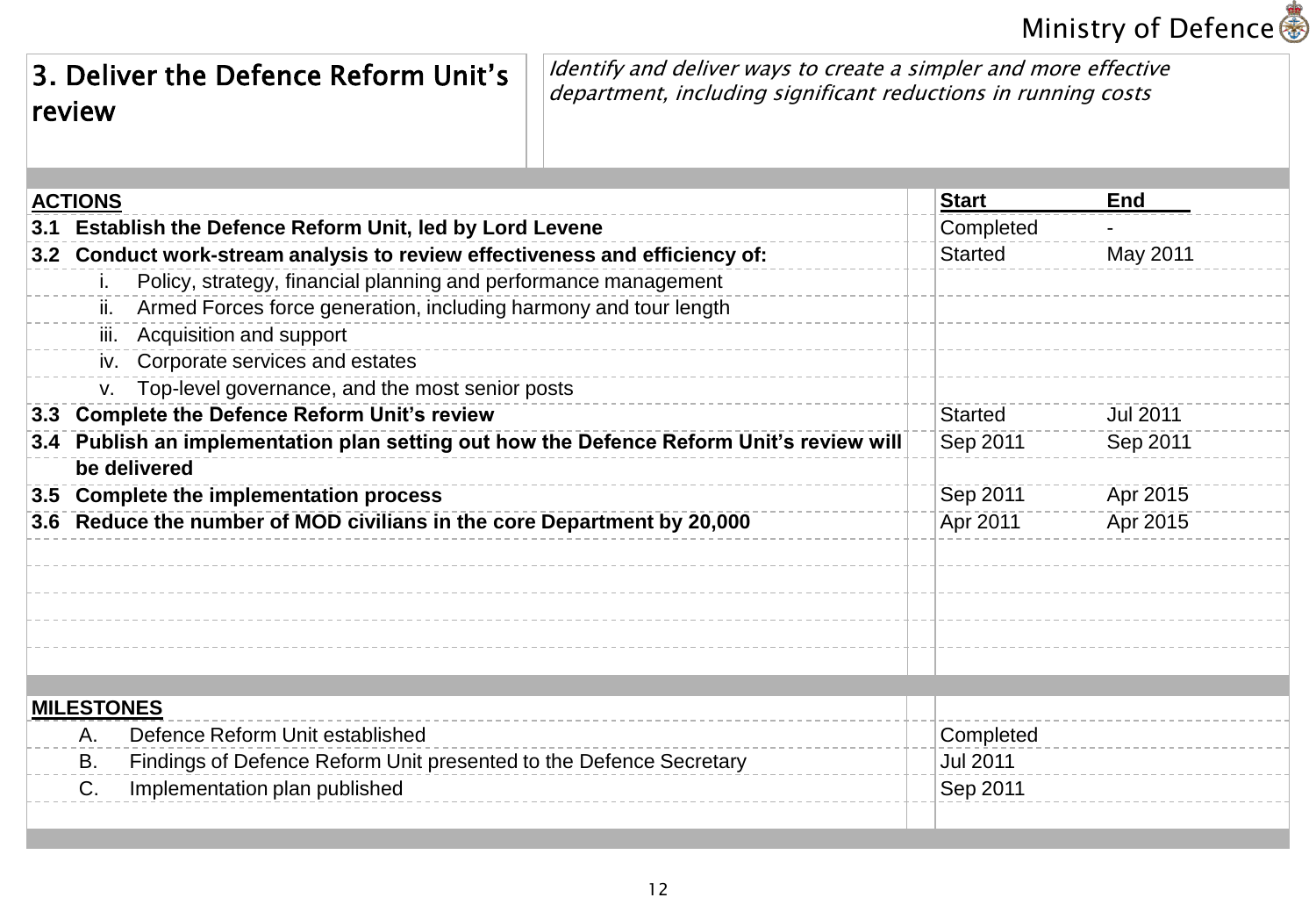## **Ministry of Defence <■**

### 4. Deliver Defence in the most effective, efficient and sustainable way (p.1 of 2)

Meet benchmarking, efficiency and Government sustainable development targets, building on the Defence Reform Unit's review

| <b>ACTIONS</b>    |                                                                                           | <b>Start</b>   | <b>End</b> |
|-------------------|-------------------------------------------------------------------------------------------|----------------|------------|
|                   | 4.1 Continue to drive delivery of efficiencies over the Spending Review 2010 period,      | Apr 2011       | Apr 2015   |
|                   | including relevant programmes in the Defence Change Portfolio e.g. Whole Fleet            |                |            |
|                   | Management, Defence Intelligence Modernisation Programme, Future Brize                    |                |            |
|                   | 4.2 Define future programmes for further efficiencies, including through a refresh of the | Apr 2011       | Apr 2015   |
|                   | Defence Change Portfolio, throughout the Spending Review 2010 period, building on         |                |            |
|                   | the Defence Reform Unit's review                                                          |                |            |
|                   | 4.3 Take forward activities to achieve efficiencies, including as part of the Defence     |                |            |
|                   | Reform agenda, and to reduce non-front line costs by £2bn per annum by 2014/15,           |                |            |
| through:          |                                                                                           |                |            |
| T.                | Implementing changes to Service and civilian allowances                                   | <b>Started</b> | Apr 2015   |
| ii.               | Estate rationalisation (both sales and running cost savings)                              | <b>Started</b> | Apr 2015   |
| iii.              | Equipment support savings                                                                 | <b>Started</b> | Apr 2015   |
| iv.               | <b>Training efficiencies</b>                                                              | <b>Started</b> | Apr 2015   |
| V.                | Administrative cost savings                                                               | <b>Started</b> | Apr 2015   |
| vi.               | Reductions in commodity spend                                                             | <b>Started</b> | Apr 2015   |
|                   | vii. Contract renegotiation                                                               | <b>Started</b> | Apr 2015   |
|                   |                                                                                           |                |            |
| <b>MILESTONES</b> |                                                                                           |                |            |
| Α.                | MOD Efficiency programme with a Senior Responsible Owner and implementation               | Apr 2011       |            |
|                   | timetable agreed                                                                          |                |            |
| В.                | New administrative cost regime defined                                                    | Sep 2011       |            |
| C.                | Refreshed Defence Change Portfolio agreed                                                 | Oct 2011       |            |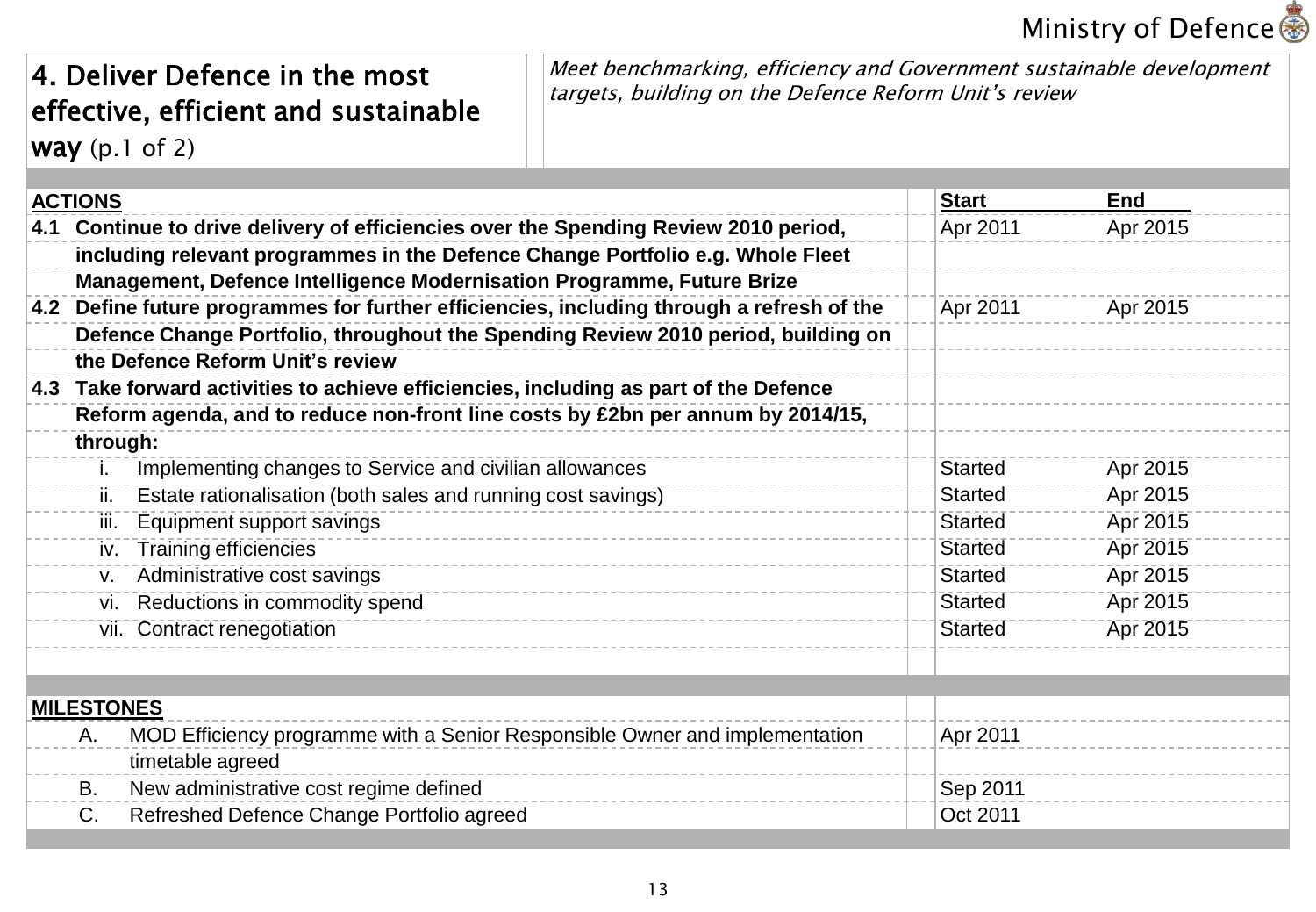## **Ministry of Defence <■**

### 4. Deliver Defence in the most effective, efficient and sustainable way (p.2 of 2)

Meet benchmarking, efficiency and Government sustainable development targets, building on the Defence Reform Unit's review

| <b>ACTIONS</b>    |                                                                                        | <b>Start</b> |                | <b>End</b> |
|-------------------|----------------------------------------------------------------------------------------|--------------|----------------|------------|
|                   | 4.4 Define and deliver a long-term sustainable development strategy                    |              |                |            |
| İ.                | Identify sustainable development principles                                            |              | <b>Started</b> | Jan 2011   |
| ii.               | Identify sustainable development vision, goals and objectives that are aligned with    |              | <b>Started</b> | Jan 2011   |
|                   | Government sustainability targets and that produce benefits for Defence                |              |                |            |
| iii.              | Identify the key areas of Defence where the application of the principles will produce |              | <b>Started</b> | Apr 2011   |
|                   | the greatest improvement in performance                                                |              |                |            |
| iv.               | Identify a supporting behavioural and governance change programme                      |              | <b>Started</b> | Apr 2011   |
| V.                | Monitor the delivery of defined programmes                                             |              | Apr 2011       | Mar 2015   |
|                   |                                                                                        |              |                |            |
|                   |                                                                                        |              |                |            |
|                   |                                                                                        |              |                |            |
|                   |                                                                                        |              |                |            |
|                   |                                                                                        |              |                |            |
|                   |                                                                                        |              |                |            |
|                   |                                                                                        |              |                |            |
|                   |                                                                                        |              |                |            |
|                   |                                                                                        |              |                |            |
|                   |                                                                                        |              |                |            |
| <b>MILESTONES</b> |                                                                                        |              |                |            |
| D.                | Sustainable Development Strategy published                                             |              | Apr 2011       |            |
| Ε.                | Sustainable Development Strategy objectives and targets achieved                       |              | Apr 2015       |            |
|                   |                                                                                        |              |                |            |
|                   |                                                                                        |              |                |            |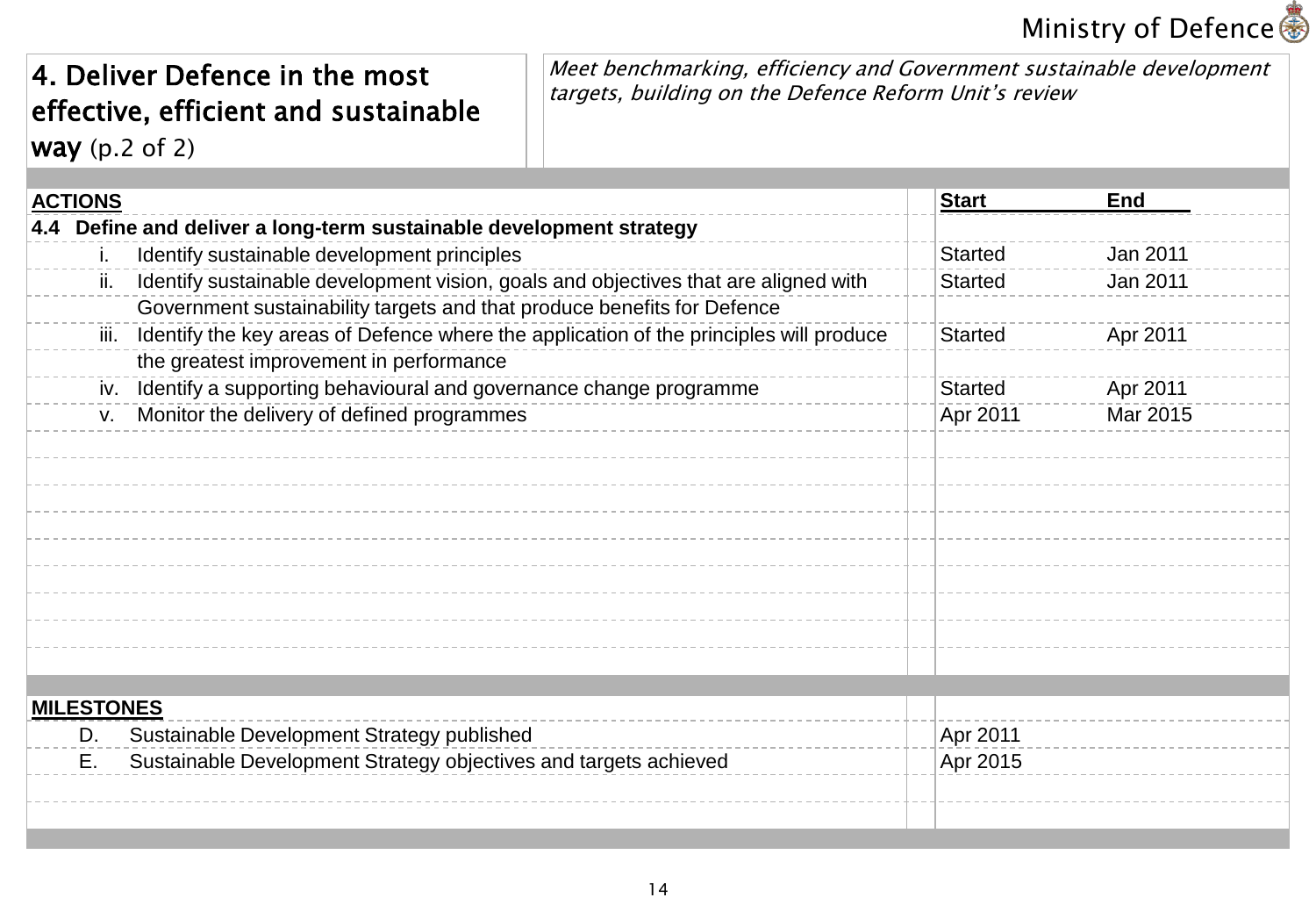

# D) Departmental expenditure

This section sets out how the Department is spending taxpayers' money as clearly and transparently as possible.

We have included a table to show the Department's planned expenditure over the Spending Review Period, as agreed with the Treasury. It is split into money spent on resources (including the frontline), and capital (for instance new buildings and equipment). As soon as possible, we will include the proportion of this expenditure that goes to the voluntary and community sector and to small businesses.

By April 2011, each department will also publish a bubble chart setting out in detail how its settlement will be allocated for the 2011/12 financial year, across its key programmes and activities.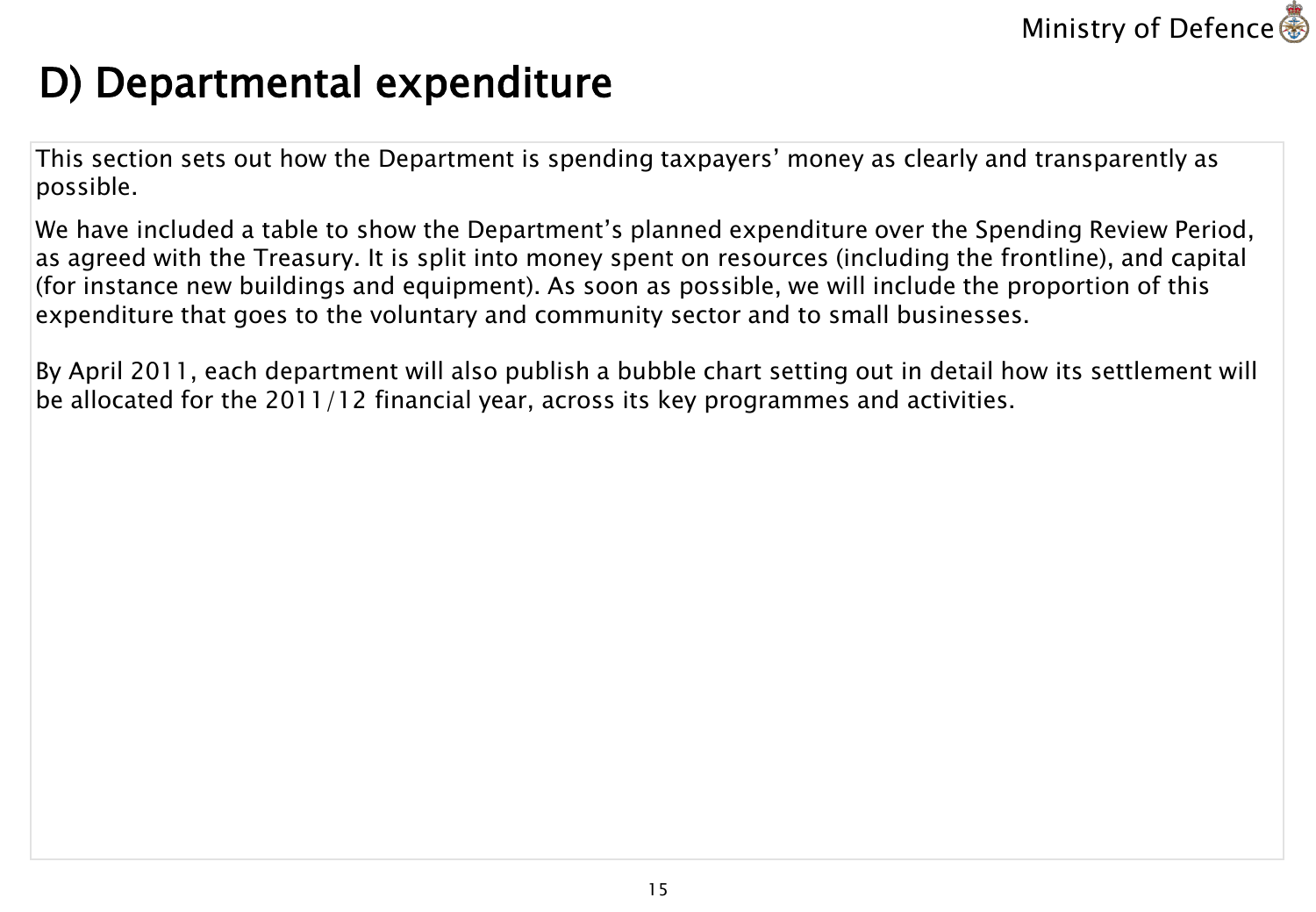

# Table of spending for 2011/12 to 2014/15

This section sets out the Department's planned expenditure over the Spending Review period, as agreed with the Treasury.

| $fbn$ <sup>123</sup>                                                 | <b>Baseline</b><br>2010/11 | 2011/12 | 2012/13 | 2013/14 | 2014/15 |
|----------------------------------------------------------------------|----------------------------|---------|---------|---------|---------|
| Total departmental expenditure<br>allocation                         | 32.9                       | 33.8    | 34.4    | 34.1    | 33.5    |
| Resource spending <sup>4</sup>                                       | 24.3                       | 24.9    | 25.2    | 24.9    | 24.7    |
| Capital spending                                                     | 8.6                        | 8.9     | 9.1     | 9.2     | 8.7     |
|                                                                      |                            |         |         |         |         |
| Spend on voluntary and<br>community sector $(\%)^5$                  | Data to be confirmed       |         |         |         |         |
| Value of contracts to small and<br>medium sized enterprises $(\%)^5$ | Data to be confirmed       |         |         |         |         |

1. Detailed breakdown of these budgets will be published by April 2011

4. Excludes depreciation

2. Excludes departmental Annually Managed Expenditure

3. Numbers may not sum due to rounding

5. To be confirmed at the end of each financial year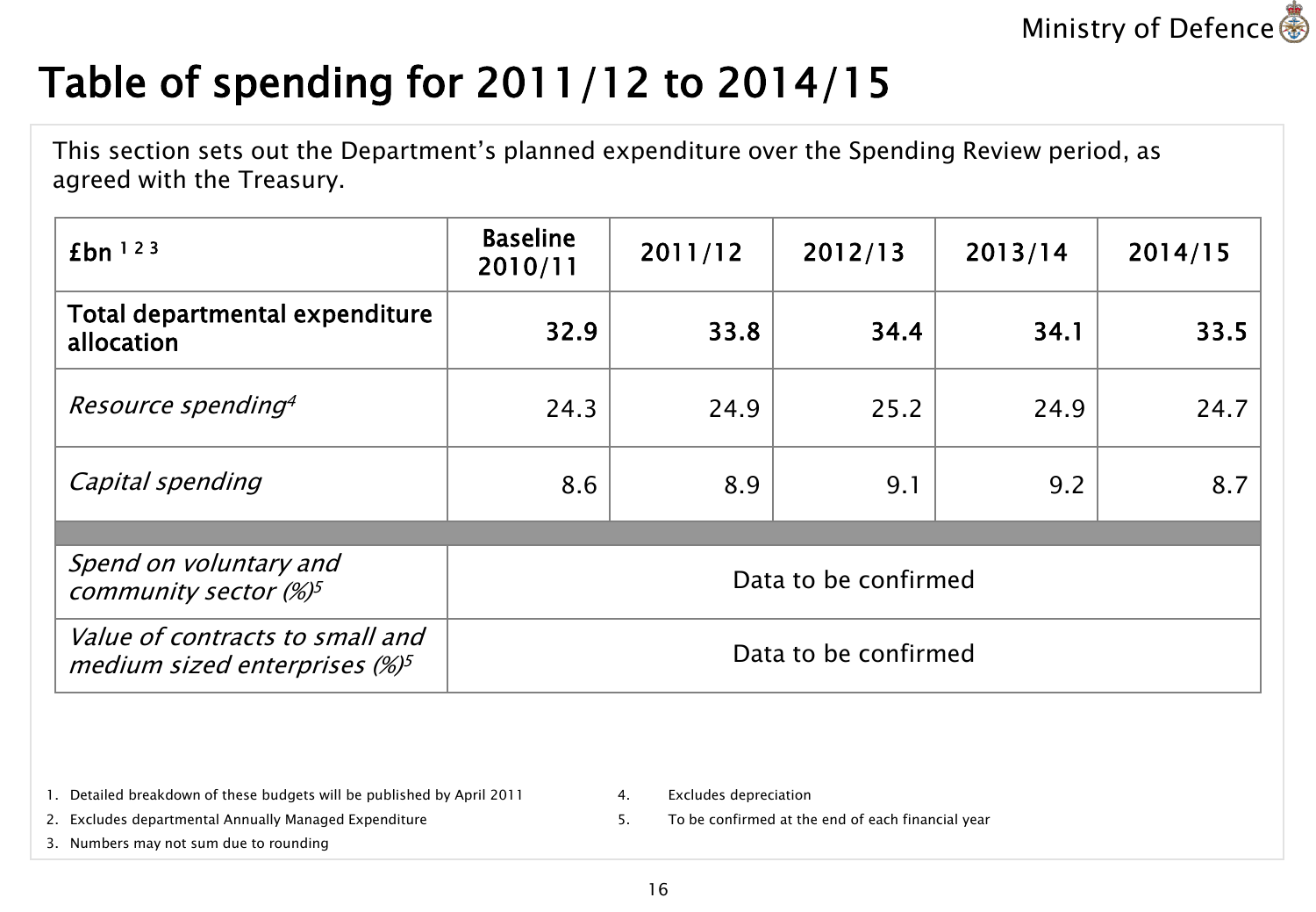

## Common areas of spend

The indicators below will help the public to judge whether the Department is being run efficiently, and can be compared across departments.

| <b>Indicators</b>                                                                                                                                                                                  |
|----------------------------------------------------------------------------------------------------------------------------------------------------------------------------------------------------|
| Overall:                                                                                                                                                                                           |
| Cost of operating the department (including procurement, employment cost and property) over time and against<br>projected cost                                                                     |
| Number of employees, including breakdown by job type, seniority and their contract type (full time/part time)                                                                                      |
| Cost of corporate services (including human resources, finance, information and communications technology,<br>communications, procurement) as a percentage of the cost of operating the department |
| On 3 <sup>rd</sup> party spend:                                                                                                                                                                    |
| Property cost per square metre and per employee                                                                                                                                                    |
| Cost of standard desktop computer per employee and number of electronic devices (laptops, desktops, mobile<br>phones etc.) per employee                                                            |
| Value of major areas of spending (office products, travel etc.)                                                                                                                                    |
| Number and value of major government projects and whether they will be delivered on time and to budget                                                                                             |
|                                                                                                                                                                                                    |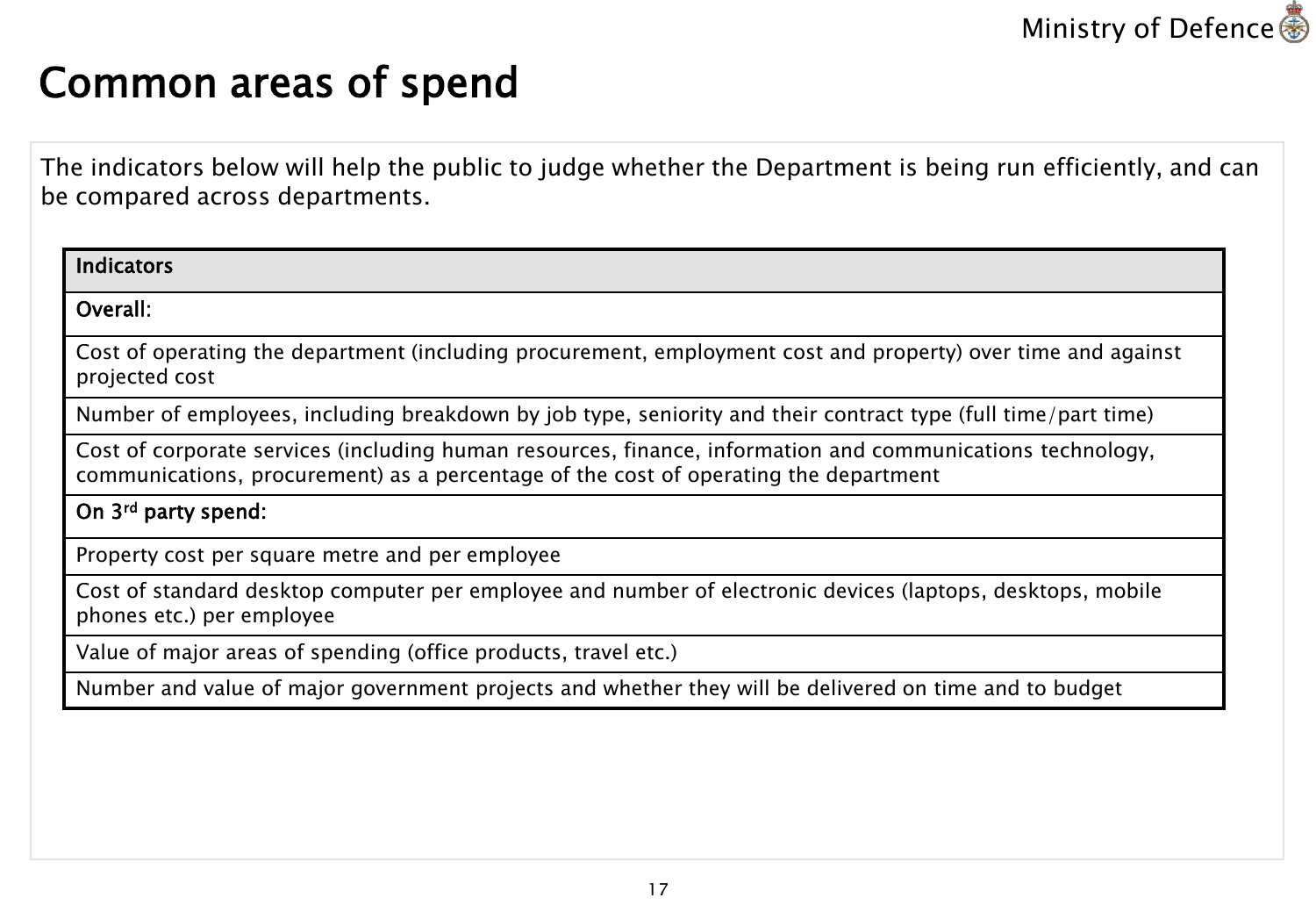

# E) Transparency

Greater transparency across government is at the heart of our commitment to enable the public to hold politicians and public bodies to account, to reduce the deficit and deliver better value for money in public spending.

This section will set out the information that will enable users of public services to choose between providers, and taxpayers to assess the efficiency and productivity of public services, holding them more effectively to account. By publishing a wide range of indicators, we will enable the public to make up their own minds about how departments are performing. We will use transparency to facilitate the choice and democratic accountability which will replace top-down targets and micromanagement.

All the data in this section will be made available free of charge, and we will regularly review whether our published data meets the needs of the public.

This section is published in draft until April 2011 to allow for further consultation.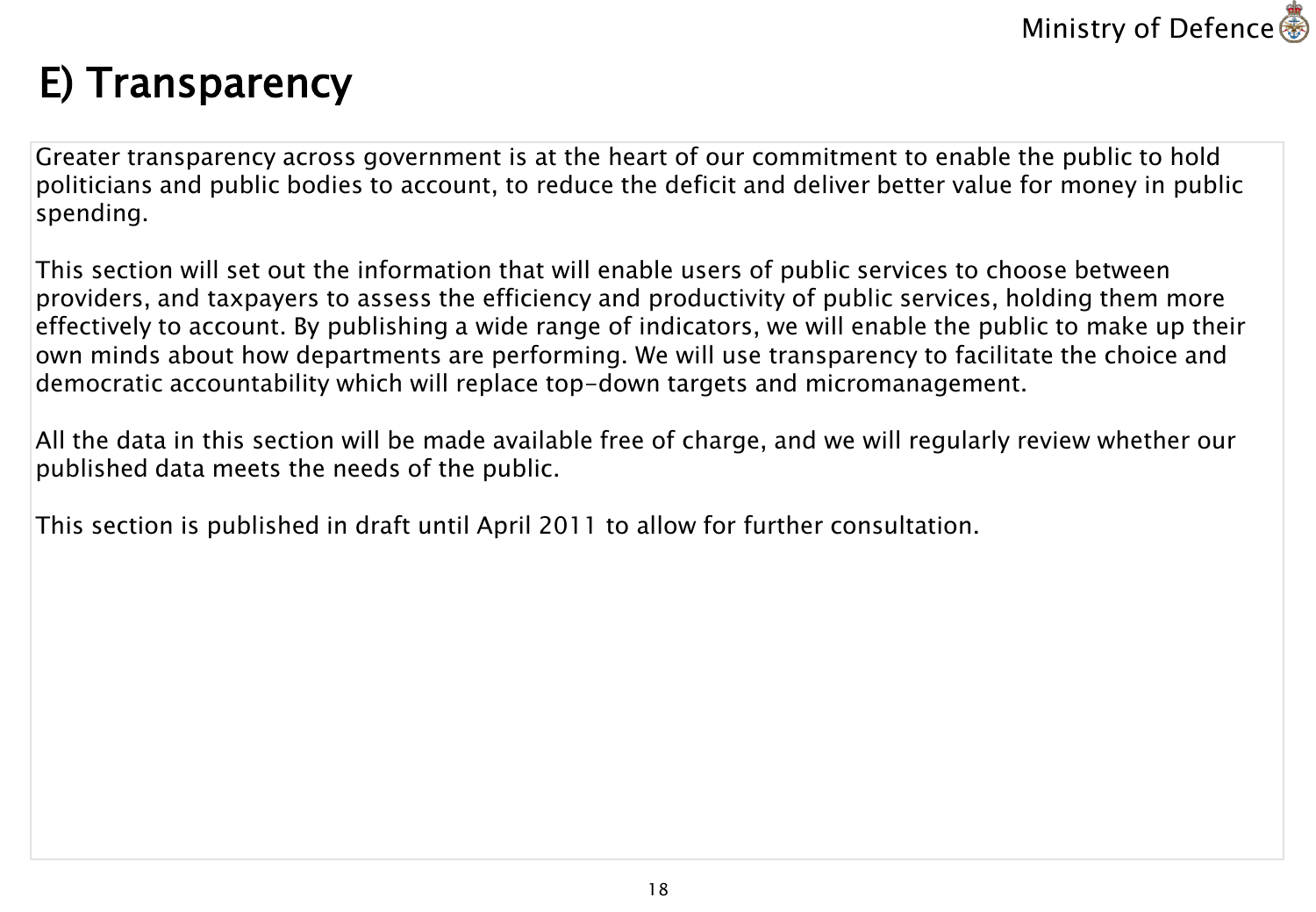

## Information strategy (p.1 of 2)

All work on transparency will be taken forward at Board level by 2nd Permanent Under Secretary. Implementation of transparency will be taken forward by the MOD Chief Information Officer, John Taylor.

#### Our approach to transparency

Increased transparency will help improve accountability, efficiency and effectiveness. We are committed to increasing the transparency of our information and data, while taking into account the need to protect certain types of information, especially for security reasons, in accordance with the Freedom of Information (FOI) Act. The proactive publication of data online (in re-usable format wherever possible) is key to achieving this, and data will be published in line with the Public Data Principles wherever possible.

A considerable amount of information is available via MOD's corporate websites, and our FOI Publication Scheme helps the public understand what information they can access from the department. As new datasets are published, they will be signposted on [www.data.gov.uk](http://www.data.gov.uk/).

The principles of transparency will be built into the next revision of the Department's internal Information Strategy and Plan. These will be published by April 2011.

#### Right to Request data

In addition, the public are able to request data from the Department in advance of legislative changes under existing FOI mechanisms. This enables us to process and track requests via established means, and to ensure consistency of approach on those occasions when data needs to be withheld, by reference to FOI exemptions. We will seek wherever possible to put data into a reusable format before release.

The Department has certain responsibilities for national security issues. As far as possible, information on these activities have been made available as part of this business plan. However, national security concerns prevent certain information from being published. Where this is the case, departments are working with the Treasury and Cabinet Office to agree separate, internal systems of accountability to ensure efficient and effective use of public money.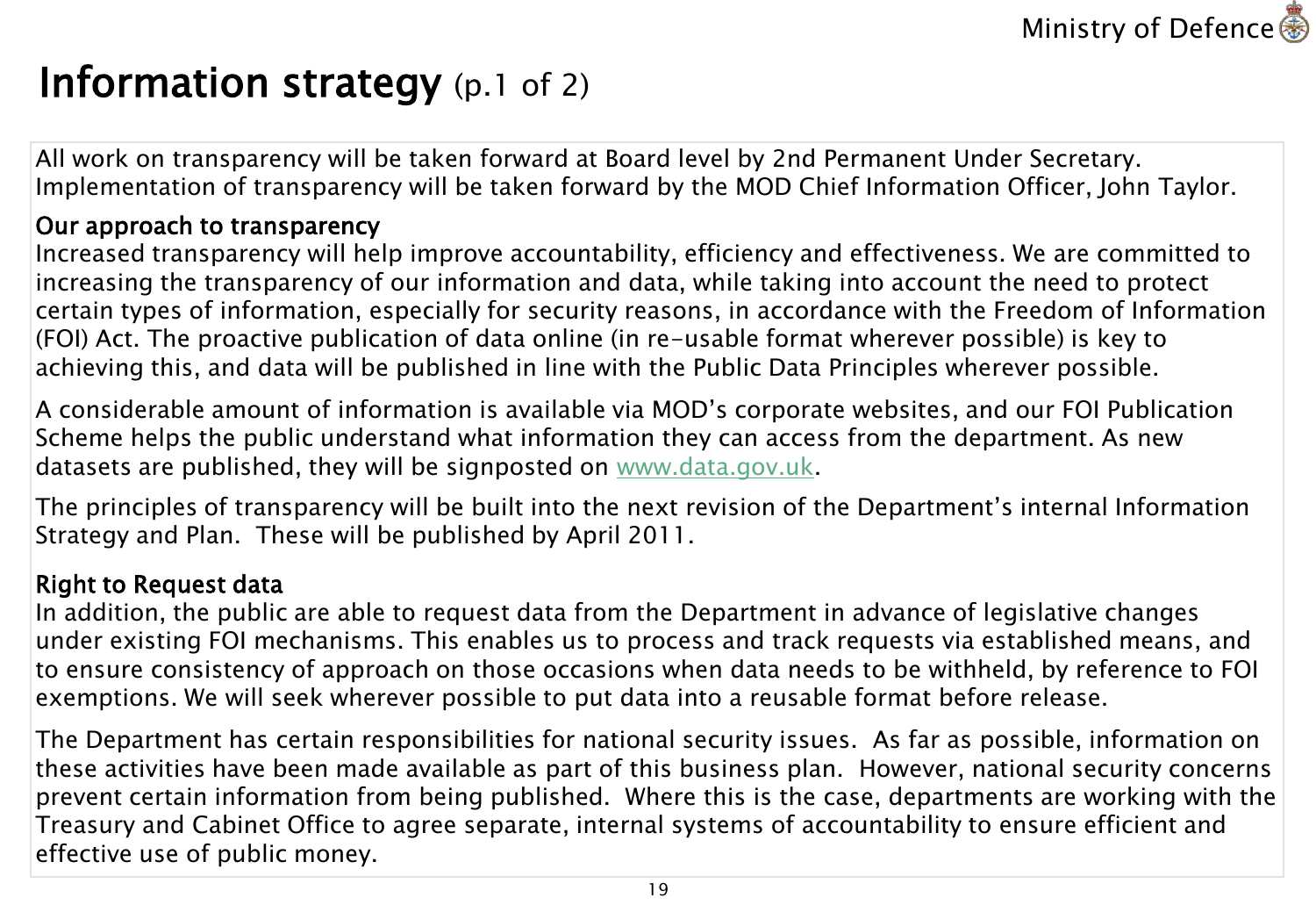

## Information strategy (p.2 of 2)

### Publication of Data

As at October 2010, 45 published Defence datasets were signposted via [www.data.gov.uk](http://www.data.gov.uk/). In addition, work is in hand to deliver the transparency commitments set out by the Prime Minister in May 2010, to release new data relating to:

- ICT contracts
- Tender documents for contracts over £10,000
- New items of central government spending over £25,000
- New central government contracts over £10,000
- Names, grades, job titles and pay rates for the most senior Civil Servants and NDPB officials
- **Organograms**

Further work is underway to embed the principles of transparency across the Department. The principles, and benefits will be included in plans and in letters of delegation. In addition, work is ongoing to progressively identify additional classes of data and new datasets for publication. New datasets will be clearly signposted as they are published on [www.data.gov.uk](http://www.data.gov.uk/)

### Statistical Reports

MOD is unable to publish the underlying raw datasets behind some statistical reports for data protection reasons, since it would be possible to identify individual service personnel and MOD civilians from the raw data. However, the wider data behind many MOD official statistics publications can be accessed in aggregate format via the MOD's Build Your Own Table statistical tool available at [www.dasa.mod.uk.](http://www.dasa.mod.uk/)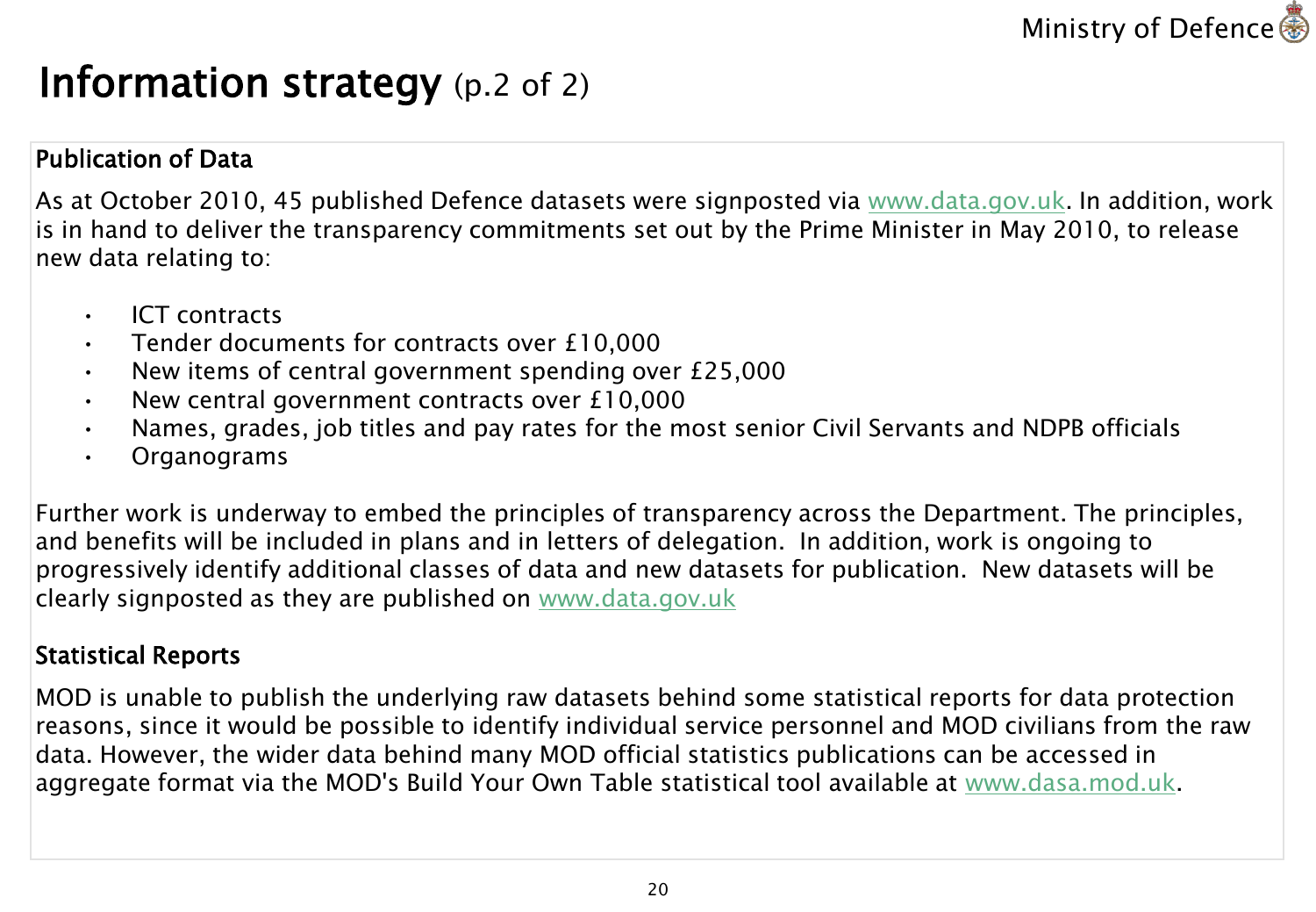# Input indicators

The Department will adopt the following indicators to help the public scrutinise our inputs:

| Input indicator                                                                                                                  | When will publication<br>start? | How often will it be<br>published? |
|----------------------------------------------------------------------------------------------------------------------------------|---------------------------------|------------------------------------|
| Additional cost of operations in Afghanistan, per Service person<br>deployed                                                     | April 2011                      | Annual                             |
| Additional cost of new equipment (urgent operational requirements)<br>for operations in Afghanistan, per Service person deployed | April 2011                      | Annual                             |
| Additional cost of standing military commitments/tasks and<br>contingent operations per committed Service person                 | April 2011                      | Annual                             |
| Average percentage by which the cost of the MOD equipment<br>programme varies compared to forecasts in year                      | April 2011                      | Quarterly/<br>Annual               |
| Cost of major force elements, per ship, per brigade, per aircraft<br>(fixed wing), per helicopter                                | April 2011                      | Annual                             |
| Cost/benefit ratio of the major change and efficiency programmes<br>being undertaken in Defence                                  | Apr 2011                        | <b>Biannual</b>                    |
| Percentage of non-front line costs versus front line costs, split by<br>service                                                  | Apr 2011                        | Annual                             |
| Direct personnel costs, per Service person                                                                                       | Apr 2011                        | Annual                             |
| Direct personnel costs, per MOD civilian (split by Top Level Budget)                                                             | Apr 2011                        | Annual                             |
| Defence spending as a percentage of Gross Domestic Product*                                                                      | Apr 2011                        | Annual                             |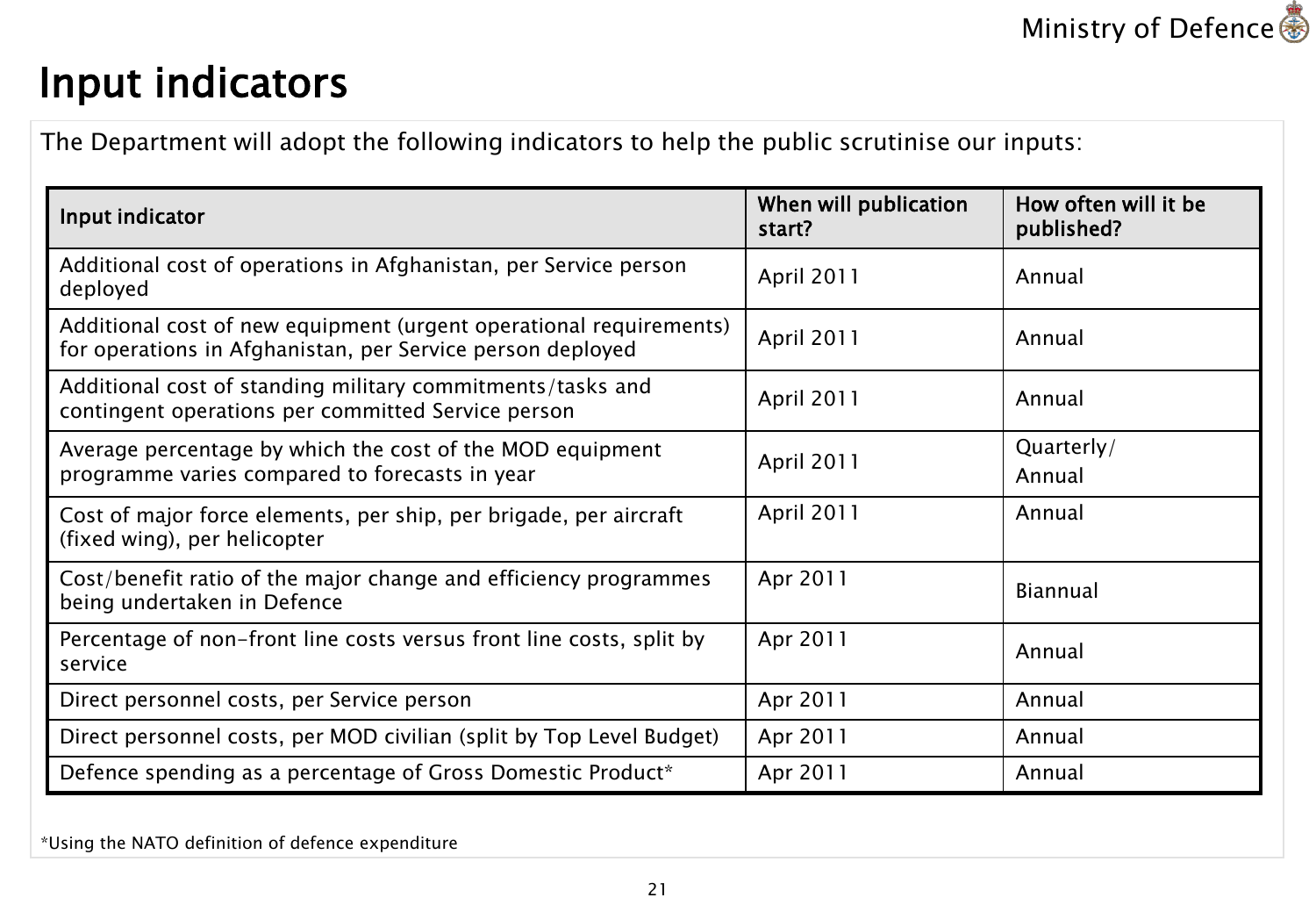# Impact indicators

The Department will adopt the following impact indicators:

| Impact indicator                                                                                                                                                                                        | When will publication<br>start? | How often will it be<br>published? |
|---------------------------------------------------------------------------------------------------------------------------------------------------------------------------------------------------------|---------------------------------|------------------------------------|
| Number of missions led by ANSF and International Security<br>Assistance Force (ISAF) operations conducted in partnership                                                                                | Apr 2011                        | Annual                             |
| Number of Service personnel deployed to support civil agencies (e.g.<br>police and fire service) during emergencies (including counter-<br>terrorism)                                                   | Apr 2011                        | Annual                             |
| Number of attachés and advisors deployed in support of conflict<br>prevention and defence diplomacy activities                                                                                          | Apr 2011                        | Annual                             |
| Percentage of Service personnel deployed on all operations in a year                                                                                                                                    | Apr 2011                        | Annual                             |
| Number of Force Elements (typically ships, aircraft or ground force<br>sub units) showing critical or serious weakness against the total<br>number of force elements for Strategy of Defence priorities | Apr 2011                        | Annual                             |
| Average number of months that the MOD equipment programme is<br>delayed in year                                                                                                                         | Apr 2011                        | Quarterly/<br>Annual               |
| Percentage of Service personnel that are deployable                                                                                                                                                     | Apr 2011                        | Annual                             |
| Percentage change in filling skills areas where there are insufficient<br>trained service personnel to meet the specified requirements                                                                  | Apr 2011                        | Annual                             |
| Percentage of the UK population who believe that the Armed Forces<br>do a good job                                                                                                                      | Apr 2011                        | Annual                             |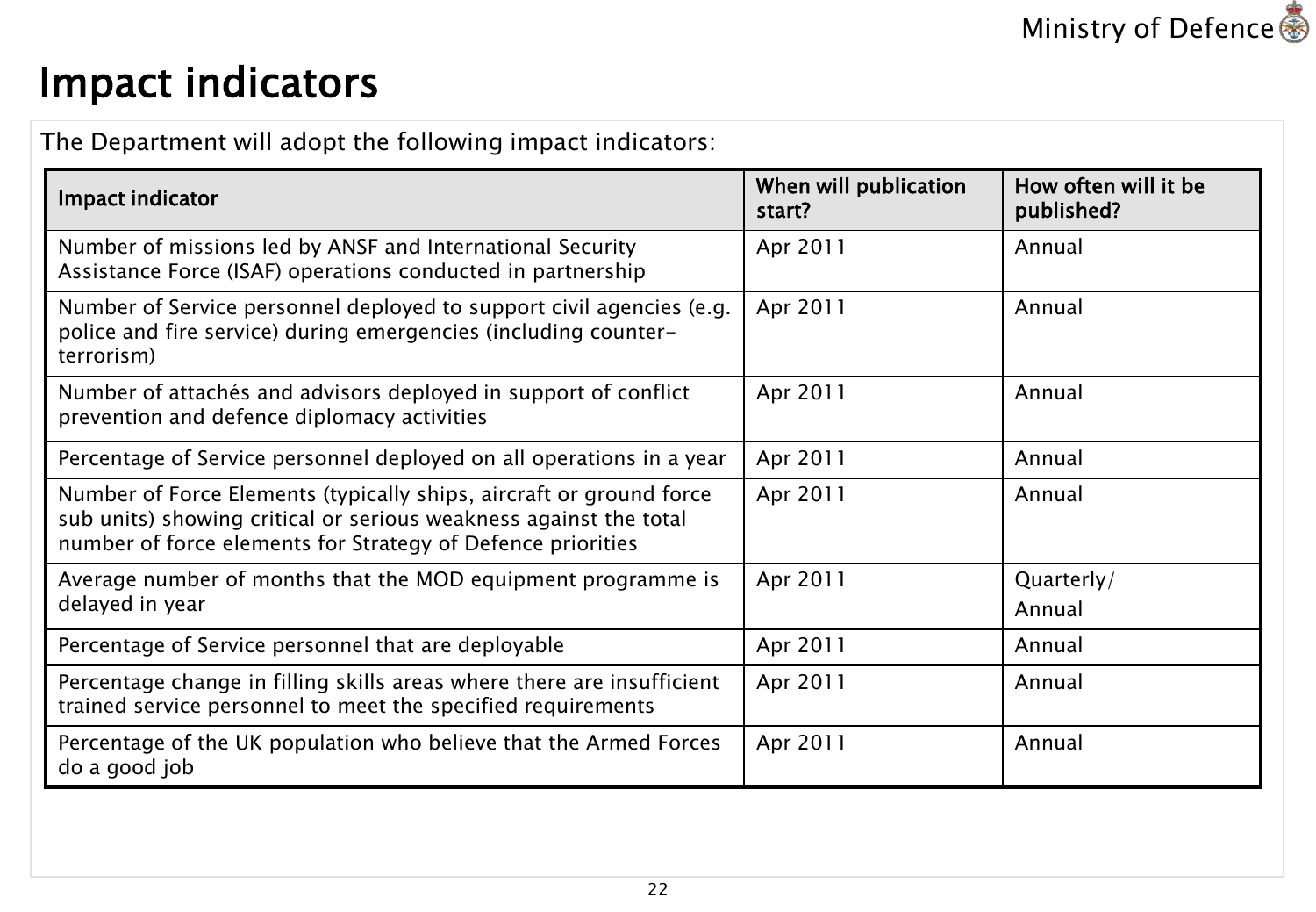

## Other data (p.1 of 2)

We will publish a full range of datasets and our full departmental organogram on our website: [www.mod.uk](http://www.mod.uk/)

#### 1. Other key data

- UK Armed Forces Quarterly Manpower Statistics (requirements, strengths, intake and outflow from the Armed Forces by Service)
- UK Regular Armed Forces Stationed Location (stationed location and movements of UK regular forces worldwide)
- UK Armed Forces Quarterly Mental Health Report
- Operational Fatality and Casualty Statistics (fatality and casualty statistics for UK military and UK civilians on operations in Afghanistan)
- Armed Forces Continuous Attitude Survey Main Results (information on the attitudes, opinions and circumstances of serving military personnel)
- Civilian Personnel Statistics (MOD civilian workforce by grade equivalence and budgetary area, and total civilian time series)
- UK Regular Forces Rank Structure
- UK Defence Statistics (the annual statistics compendium of the Ministry of Defence)
- Annual assessment of affordability (annual assessment of the affordability of the equipment and support programme against the 10 year financial horizon)
- Ministry of Defence Statistics via Build Your Own Table (tool that allows users to generate tables of defence statistics in the format they require, including service personnel statistics, MOD civilian statistics and war pensions statistics)